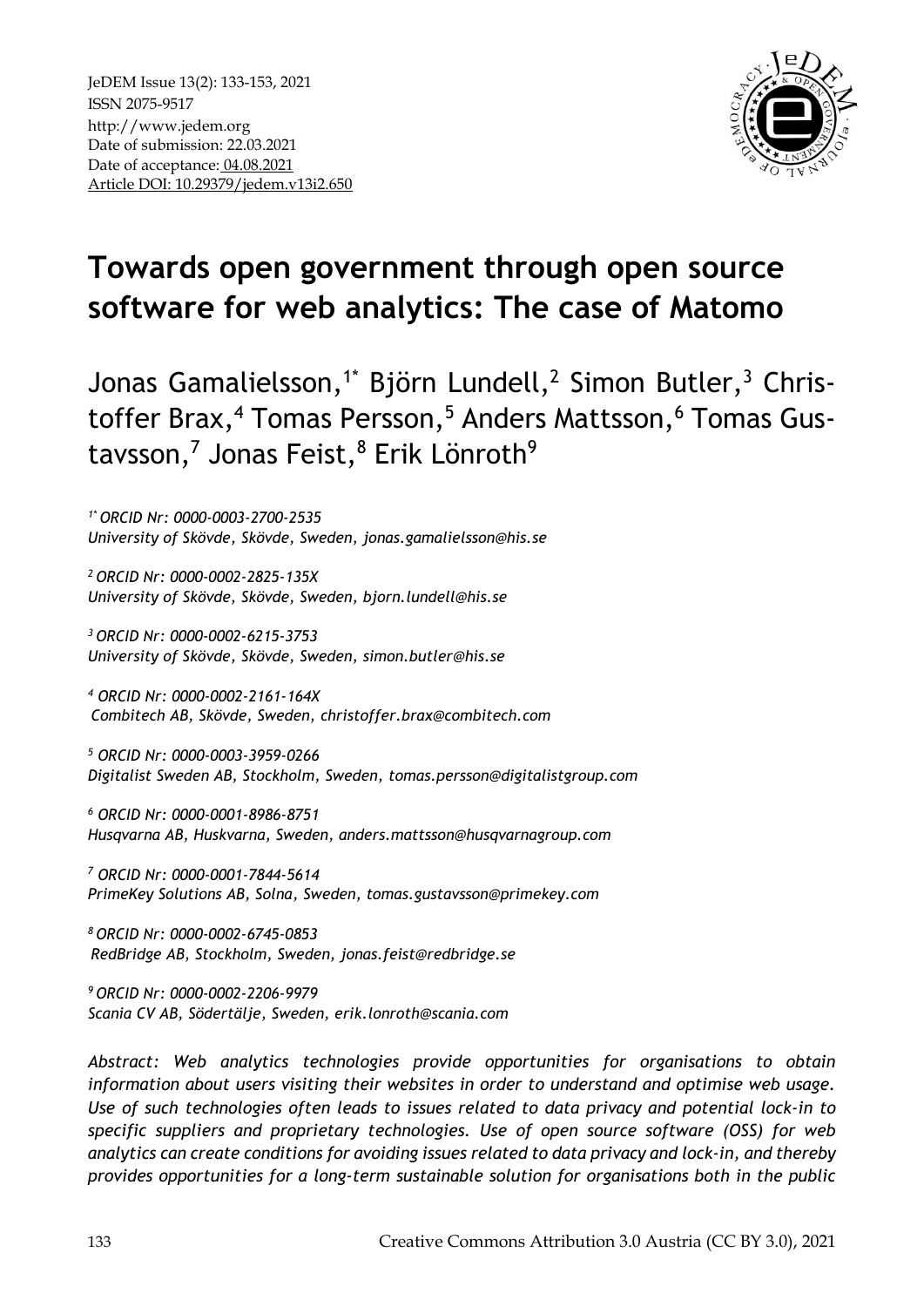*and private sectors. This paper characterises use of and engagement with OSS projects for web analytics. Specifically, we contribute a characterisation of use of OSS licensed web analytics technologies in Swedish government authorities, and a characterisation of organisational engagement with the Matomo OSS project for web analytics.*

*Keywords: Open source software, web analytics, government authorities, Matomo*

*Acknowledgement: This research has been financially supported by the Swedish Knowledge Foundation (KK-stiftelsen) and participating partner organisations in the SUDO project. The authors are grateful for the stimulating collaboration and support from colleagues and partner organisations.* 

# **1. Introduction**

Web analytics technologies have become increasingly important for organisations that wish to obtain information about users that visit their websites, to understand and optimise web usage and support decision making (Phippen et al., 2004; Rohloff et al., 2019). Such technologies are deployed in numerous organisations both in the private and public sectors. For public sector organisations in particular, data privacy is an increasing concern at both the level of individuals and organisations, and web analytics technologies can be problematic when addressing privacy concerns (Akkus et al., 2012; Chandler and Wallace, 2016; Persson, 2020; Quintel and Wilson, 2020; Schwab 2019) and legal perspectives with respect to, for example, the General Data Protection Regulation (GDPR) Article 35 (EU, 2016), the CLOUD Act (USC, 2018), and the recent Schrems II court ruling (CJEU, 2020). It may therefore be unlawful in certain jurisdictions, for example in the European context, to use technologies that transfer personal data to a third country. In the Swedish context, the governmental use of web analytics technologies that transfer personal data to third countries has recently received significant attention in the media. The Swedish public service radio aired a news feature on 25 February 2021 revealing that a large number of Swedish government authority websites send personal data in the form of IP adresses to Google when using their proprietary solution for web analytics, despite the fact that website visitors are promised anonymity (SR, 2021). Subsequently, on 5 March 2021, it was reported that more than 100 municipalities, health care regions and government authorities in Sweden had reported themselves to the Swedish Authority for Privacy Protection for transferring personal data to a third country (SVT, 2021a).

Use of web analytics technologies and especially those that are proprietary and hosted by global companies as software, as a service can become problematic from a legal perspective (CJEU, 2020; Lundell et al., 2020; SOU, 2021) and can cause different kinds of lock-in to specific suppliers and proprietary technologies (Lundell et al., 2020). Lock-in due to dependency on specific suppliers of proprietary technologies and services can be avoided through use of open standards and open source software (OSS) (Lundell and Gamalielsson, 2018; Lundell et al., 2020). There are a number of OSS project initiatives that implement web analytics, including Matomo (matomo.org, 2020a), Open Web Analytics (openwebanalytics.com, 2020), and AWStats (awstats.org, 2020). OSS for web analytics is attractive since it empowers organisations to set up and host solutions on their own or through use of a variety of different suppliers. This approach creates conditions for avoiding the transfer of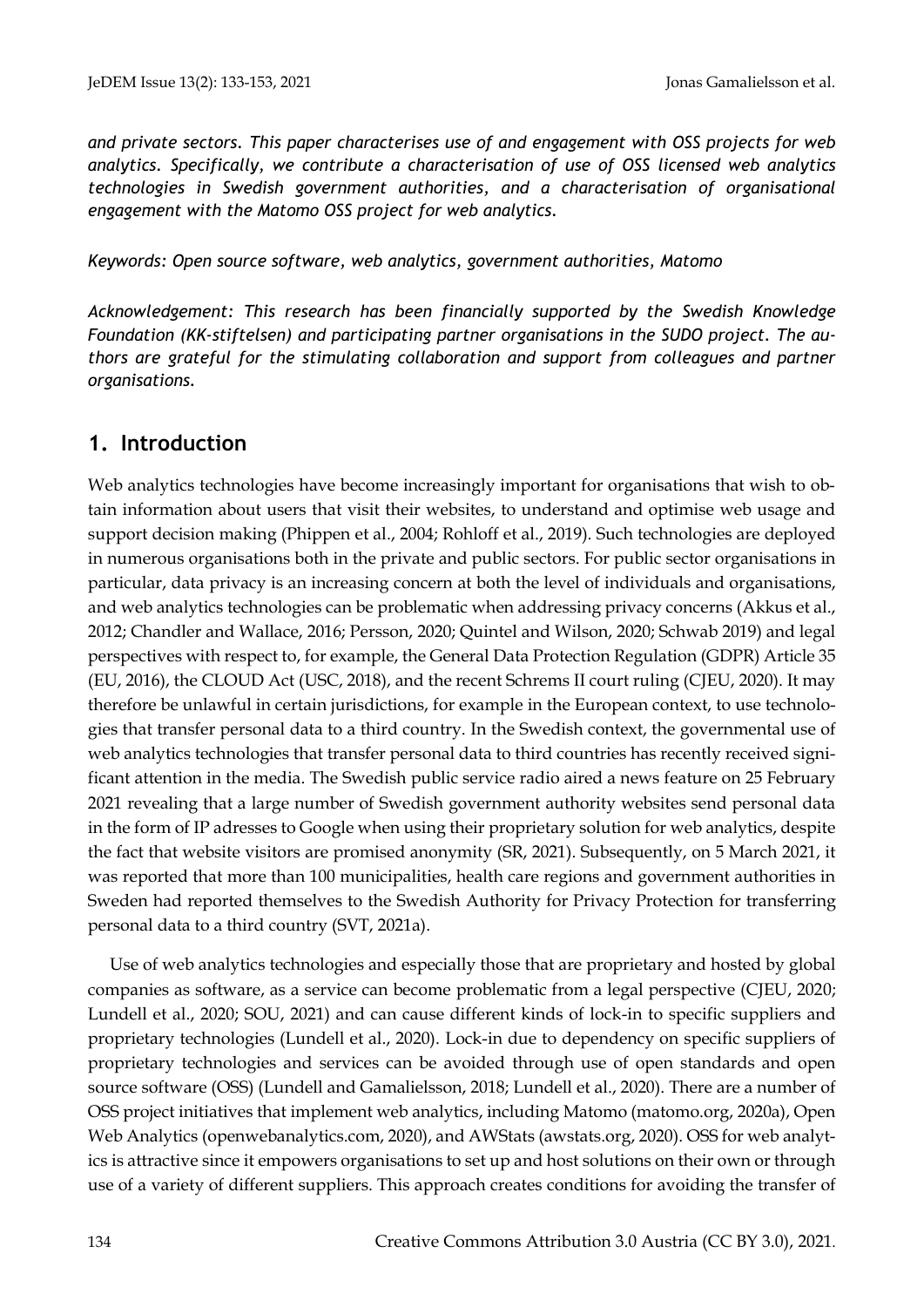sensitive personal data to third countries and also creates conditions for avoiding lock-in to specific suppliers and proprietary technologies and provides opportunities for a long-term sustainable solution for web analytics. Organisational engagement can be considered an important aspect in assessing the long-term sustainability and diversity of an OSS project.

The **overarching goal** in this paper is to characterise use of and engagement with OSS projects for web analytics. Specifically, there are **two principle contributions**. In the **first part**, we characterise use of OSS licensed web analytics technologies in Swedish government authorities. In the **second part**, we characterise organisational engagement with the Matomo OSS project for web analytics.

The focus on government authorities in the first part is motivated by the recognition that such organisations constitute an important subset of public sector organisations that citizens need to interact with in many different contexts and where personal data is often involved. Further, the choice of the Swedish context is one example of a country subject to European law, where third country transfers of personal data are problematic (e.g. EU, 2016). The choice of the Matomo OSS project in the second part of the study is motivated by the fact that it is a widely deployed OSS solution for web analytics (e.g. w3techs.com, 2021) and it has been reported to be a viable alternative to proprietary web analytics solutions (Quintel and Wilson, 2020). The characterisation of organisational engagement with Matomo over time, in the second part of the study contributes knowledge about the long-term sustainability of and diversity of contributors to the OSS project. This knowledge can be used to support any decision concerning the adoption of the OSS project Matomo in an organisational context. The health and long-term sustainability of OSS project communities is important to assess prior to adoption and it has been claimed that "If your assessment leaves you feeling that the community isn't right for you, be prepared to consider alternatives, no matter how attractive the code is." (Crowston and Howison, 2006).

# **2. Background**

# **2.1. Open government through open source software**

OSS is software that complies with the Open Source Definition (OSD, 2021). OSS is usually provided under a small set of software licences that the Open Source Initiative (OSI, 2021) has approved. Broadly, OSS licences can be categorised as permissive licences or copyleft licences. Essentially, OSS provided under a permissive licence can be distributed as part of a larger software product under almost any other licence (including a proprietary non-OSS licence) as long as attribution to the original authors is done. Further, a "copyleft license is one that requires, as a condition of distribution (or making available) of software binaries, that the distributor make the corresponding source code available under the same licensing terms." (Meeker, 2020, p. 10)

There are a number of OSS initiatives that have been initiated and led by governments in different countries. This includes initiatives for OSS-based infrastructure to promote sharing amongst institutions in the public sector (Hollman et al., 2013). There have also been a number different efforts in governmental contexts in different countries to adopt and utilise OSS (e.g. Maldonado, 2010). An example is the plan for achieving technological sovereignty by the City of Barcelona, which has a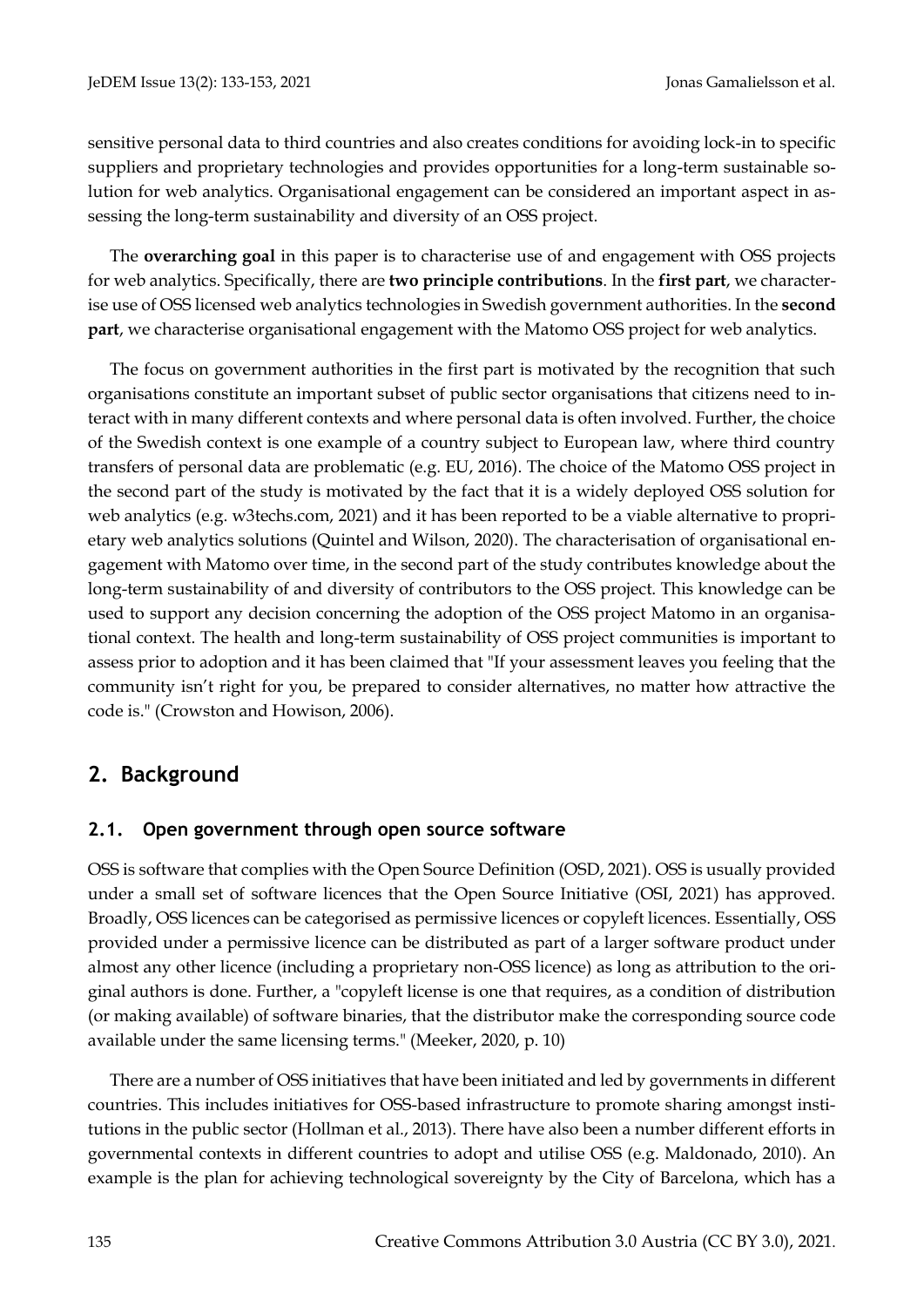focus on "open and efficient government that uses technology to transform and digitally innovate the public sector based on open source software and open standards" (BCC, 2017). There has also been similar initiatives in the UK: "The overarching policy and directive stemming from central government in the UK promotes the idea of open source software use, open data, and open standards." (Shaikh, 2016), and in the Netherlands (von Loon and Toshkov, 2015).

Strategies for OSS have been developed both at EU-level and in its member countries. The open source software strategy 2020-2023 for Europe, published by the European Commission "sets out a vision for encouraging and leveraging the transformative, innovative and collaborative power of open source, its principles and development practices" and "promotes the sharing and reuse of software solutions, knowledge and expertise, to deliver better European services that benefit society and lower costs to that society." (EC, 2020a). Strategies for promoting use of OSS have been developed in several countries, including the Netherlands and Sweden. For example, the ministry of Economic Affairs in the Netherlands has published an action plan for the use of open standards and open source software in the public and semi-public sector. The strategy aims to increase "interoperability between and with the different building blocks and forms of service provision of eGovernment by accelerating the use of open standards", to reduce "dependence on suppliers in the use of ICT through faster introduction of open standards and open source software", and to promote "a level playing field in the software market" and "innovation and the economy by forceful stimulation of the use of open source software." (NOC, 2007). The Swedish strategy for development of software, published by the Swedish Agency for Digital Governance, promotes use of open source software in software development and procurement projects in government contexts to achieve high quality software that can be widely utilised in different government and organisational contexts (DIGG, 2019). Further, to facilitate the adoption of OSS in governmental contexts in Europe, the European eGovernment Services has released a guideline on the public procurement of Open Source Software (EES, 2010).

There have been a number of initiatives that promote open government through use of specific OSS projects. One example is the X-Road initiative that emerged in Estonia and is an open source, licensed data exchange layer solution that enables public and private sector organisations, that are potentially located in different countries, to exchange information over the Internet. (Kalja, 2002; Robles et al., 2019). The Ministry of Transport and Communications in Estonia was initially governing the development of X-Road, but in 2017 a new governance regime that involved both the Estonian and Finnish government and the creation of the Nordic Institute for Interoperability Solutions (NIIS) in a joint effort for the further development of the X-Road project. Another example is a knowledge management ecosystem based on the Drupal platform for web content management, with the aim to promote the collaboration between public administrations in Spain (García-Holgado and García-Peñalvo, 2014). A third example is promotion of OSS in the context of governmental agencies in Denmark where OS2, which is "an open source community open to all Danish public agencies" (OSOR, 2017) that includes the majority of all Danish municipalities, is maintaining a portfolio of OSS projects that have been adopted in a number of municpalities in Denmark and beyond. One of the most widely adopted OSS projects in the OS2 portfolio is OS2kitos, which is a "record system for portfolio management of systems, contracts, projects and interfaces." (OS2, 2016).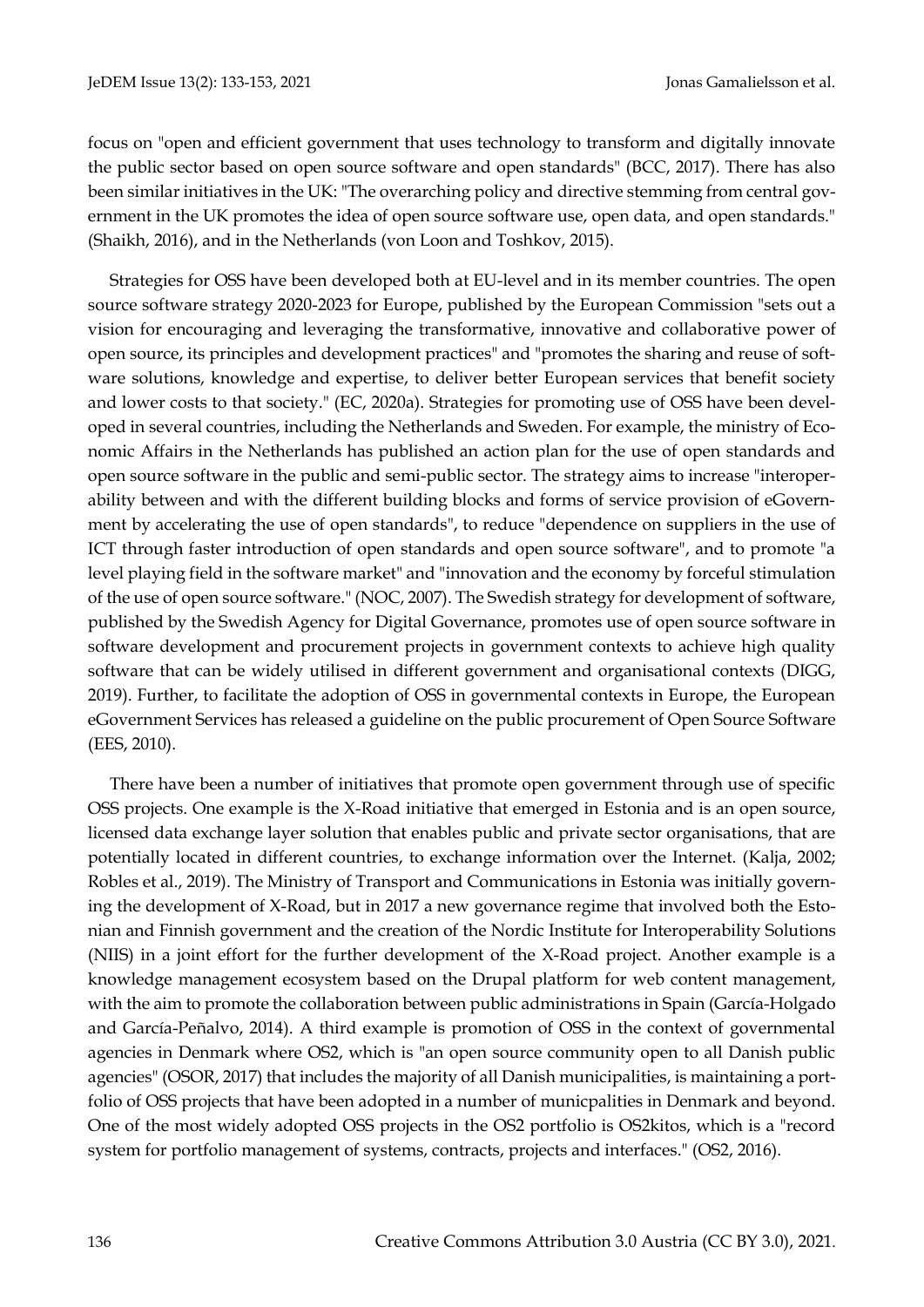There are a number of software projects which provide software applications for web analytics as OSS relevant for government authority contexts. Such solutions can be developed and deployed in a number of different ways, including local installation in a public sector organisation (with or without support from commercial companies) and as a SaaS (Software as a Service) solution provided by an external organisation (e.g. a commercial supplier). For example, amongst solutions provided as OSS we find Matomo (matomo.org, 2020a) and AWStats (awstats.org, 2020), both provided under the GPL 3.0 licence, and Open Web Analytics (openwebanalytics.com, 2020), provided under the GPL 2.0 licence.

# **2.2. Earlier research**

There is a lack of research on the topic of OSS for web analytics in the context ofgovernment authorities, and there is limited earlier research covering OSS for web analytics in other contexts. Examples include: a feasibility study and comparison of Matomo and Google Analytics in a library context, with a specific emphasis on functionality and privacy (Quintel and Wilson, 2020); a similar study that focused on the migration from Google Analytics to Matomo in a library context (Chandler and Wallace, 2016); research reporting on use and integration of Open Web Analytics and Matomo in the context of an online public access catalog (Mandal, 2019) based on the OSS project Koha (kohacommunity.org, 2020); a study with a focus on the analysis of user behaviour in the context of an online grammatical information system through the use of Matomo (Ripp and Falke, 2018); and research reporting on the utilisation of web analytics technologies (including Matomo) in the context of learning analytics for large-scale online learning (Rohloff et al., 2019).

There is earlier research related to organisational engagement with OSS, but not specifically OSS for web analytics. One such study explored organisational contributions to source code repositories over time for the OSS modelling tools Topcased and Papyrus (Gamalielsson et al., 2011) and a different study reported results on organisational contributions to mailing lists for the OSS project Nagios through the analysis of email address subdomains (Gamalielsson et al., 2010). Other studies explore organisational collaboration in specific OSS communities through approaches involving social network analysis (Linåker et al., 2016; Teixeira et al., 2015). There are also studies focused on organisational aspects, for example addressing different motivations for firms to participate in OSS projects (Bonaccorsi and Rossi, 2006), how firms engage in OSS projects under different governance models (Schaarschmidt et al., 2015), community building aspects in communities sponsored by organisations (West and O'Mahony, 2008), emerging engagement of professional and commercial organisations in OSS (Fitzgerald, 2006). Further, the question of how different OSS projects may benefit from the engagement of companies was explored in (Capiluppi et al., 2012). Community evolution in terms of inflow and retention in OSS projects with commercial engagement, through use of a case study approach was reported in (Zhou et al., 2016). A different study reports from a field study of corporate engagement with OSS communities (Germonprez et al., 2017). Similarly, the rationale behind corporate engagement in OSS development was explored in (Kendall et al., 2016). A different study focused on coopetition (co-operation on top of competition) in the context of software firms in OSS ecosystems (Nguyen et al., 2017). Further, a model has been proposed to aid understanding of relations between organisations and OSS communities (Link and Jeske, 2017). The use of data analytics techniques for understanding how companies interact with OSS communities is addressed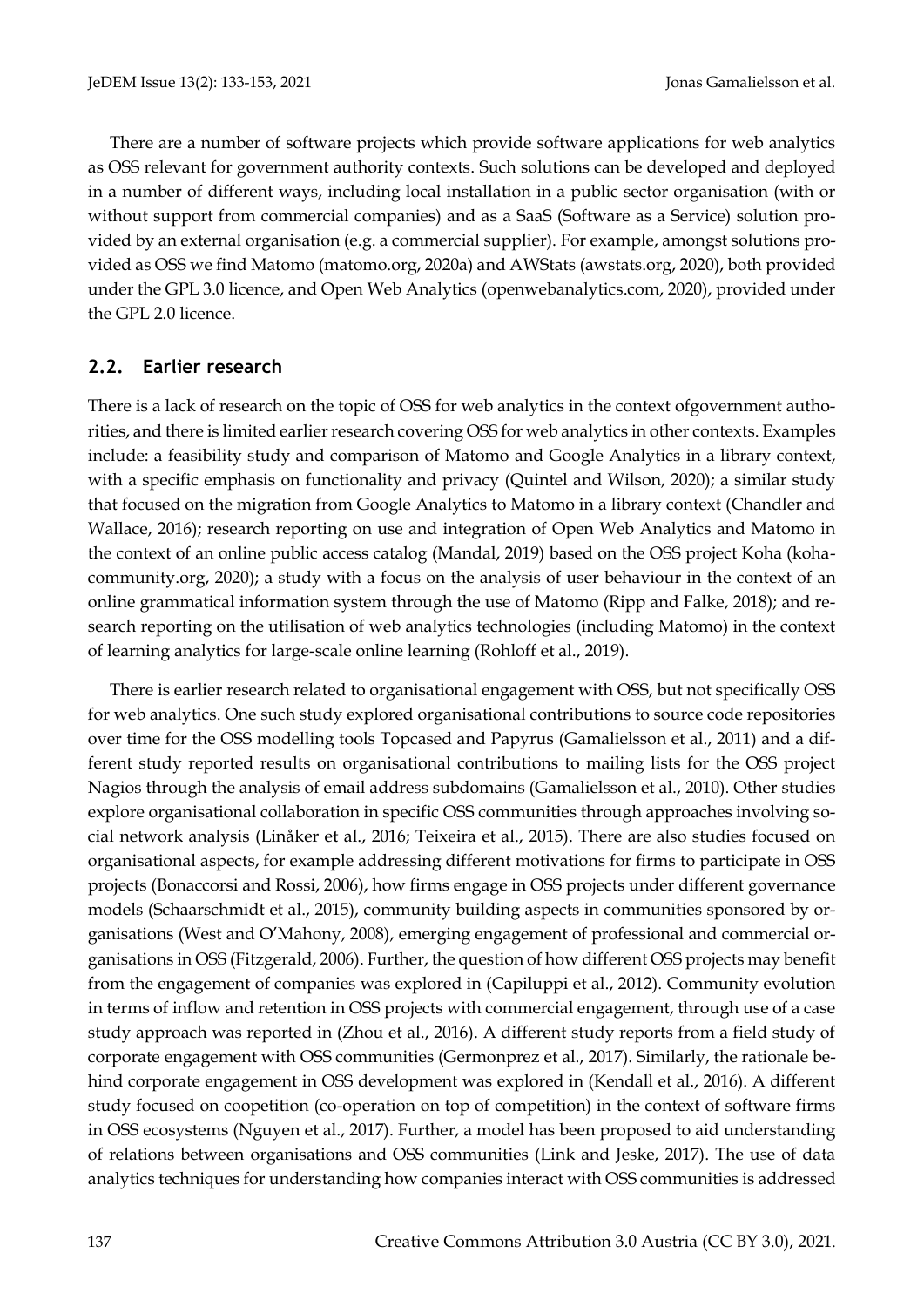in (Gonzalez-Barahona et al., 2013). Another study investigates how different contributor groups associated with public and corporate interests interact in an OSS development project (the Linux kernel) from an innovation perspective (Homscheid et al., 2015). Corporate engagement in OSS projects from a political and economic perspective is addressed in (Birkinbine, 2015). The discovery of community patterns accounting for organisational engagement in OSS projects was described in (Tamburri et al., 2019). A different study empirically investigates objectives and complexities that organisations need to consider and balance between, when deciding on which software to share as OSS, when to share it, and whether to create a new OSS project or contribute to an existing OSS project community (Linåker and Regnell, 2020). Another study focuses on work practices used in public communication channels by company contributors to engage with and contribute to eight community OSS projects (Butler et al., 2021). Earlier research has also explored how and why companies engage in corporate open sourcing (Harutyunyan et al., 2020; Harutyunyan and Riehle, 2021).

There is a lack of studies that focus on actual organisational engagement in OSS projects in concrete cases. Hence, our study contributes to filling that knowledge gap and thereby contributes the first study on the use of and organisational engagement with an OSS project (Matomo), for web analytics.

# **3. Research approach**

The sample used in the first part of the study is the complete set of 253 Swedish government administrative authorities (swe. Statliga förvaltningsmyndigheter) and government enterprises (swe. Statliga verk) according to lists provided by Statistics Sweden (SCB, 2020). The selected governmental authorities and enterprises are hereafter referred to as the "GAs". The web domains for the official websites of each of the GAs were mined for use of web analytics technologies through use of the *builtwith* tool (builtwith.com, 2020) on 5 November 2020. The output HTML file for each GA was manually inspected and used technologies were recorded and semiautomatically processed through use of custom made Perl scripts in order to derive usage statistics. A manual web search<sup>1</sup> was conducted to find statements about the GAs that use OSS for web analytics.

For the second part of the study, 61 of the 68 GitHub source repositories under the Matomo Analytics umbrella (GitHub, 2020), that given the repository description were deemed to have a clear relation to Matomo (and formerly Piwik), were cloned and git logs were extracted on 13 November 2020. Apart from Matomo core, there are repositories for plugins, software development kits, etc. The git logs for the 61 repositories were processed through use of custom made Perl scripts in order to compile a total picture of author contributions to the source code. The contributor identifiers were manually inspected to eliminate redundancy in terms of used aliases. Identified contributors were subsequently looked up on LinkedIn (a business oriented online service) for their organisational affiliation for the years they contributed to Matomo. One contributor can have several affiliations for each year. If contributors were not present on LinkedIn, a manual web search was conducted in an attempt to find information about organisational affiliation. A total picture of contributions for

<sup>1</sup> through use of the Google search engine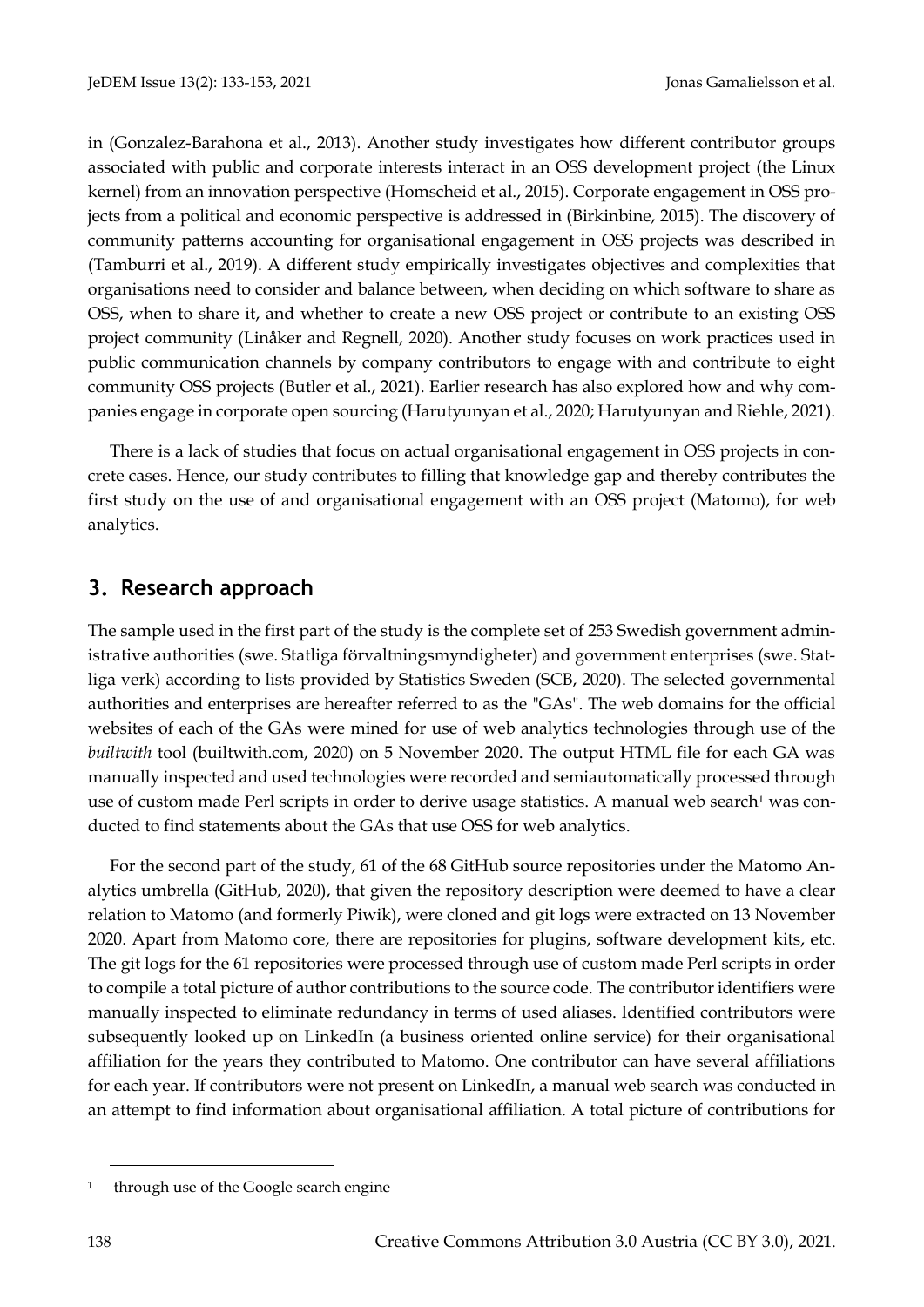authors' associated organisations, organisation types and headquarter location for organisations was compiled through use of custom made Perl scripts.

# **4. On use of OSS licensed web analytics technologies**

In this section we characterise use of OSS licensed web analytics technologies by looking at, in total, 253 selected GAs. Four GAs did not have a website. No use of client side web analytics technology was identified for 37 GAs (representing 15%). In total, 36 different technologies were identified through the analysis of all 253 GAs, and Table 1 shows country headquarter location (HQ) according to ISO 3166-1 alpha-2, number of GAs that use a certain technology (N) and the proportion of all 253 GAs that this number represents (%). Each GA may use multiple web analytics technologies.

| Technology                           | HQ                         | N              | $\frac{0}{0}$           |
|--------------------------------------|----------------------------|----------------|-------------------------|
| Google Analytics                     | <b>US</b>                  | 199            | 79                      |
| Google Global Site Tag               | <b>US</b>                  | 136            | 54                      |
| Hotjar                               | AU                         | 44             | 17                      |
| Google Analytics IP Anonymization    | <b>US</b>                  | 20             | 8                       |
| Matomo                               | NZ                         | 16             | 6                       |
| Vizzit                               | $\ensuremath{\mathsf{SE}}$ | 15             | 6                       |
| Facebook Pixel                       | <b>US</b>                  | 14             | 6                       |
| <b>Facebook Conversion Tracking</b>  | <b>US</b>                  | 13             | 5                       |
| Facebook Signal                      | <b>US</b>                  | 12             | 5                       |
| New Relic                            | <b>US</b>                  | 10             | $\overline{\mathbf{4}}$ |
| Facebook Domain Insights             | <b>US</b>                  | 8              | 3                       |
| Microsoft Application Insights       | <b>US</b>                  | $\overline{7}$ | 3                       |
| <b>APSIS</b> Lead                    | $\ensuremath{\mathsf{SE}}$ | 6              | $\overline{2}$          |
| Google Optimize 360                  | <b>US</b>                  | 6              | $\overline{2}$          |
| Microsoft Visual Studio Tracking     | <b>US</b>                  | 6              | $\overline{2}$          |
| LinkedIn Insights                    | <b>US</b>                  | $\overline{4}$ | $\overline{2}$          |
| Matomo Tag Manager                   | NZ                         | 3              | $\mathbf{1}$            |
| Moat                                 | <b>US</b>                  | $\overline{3}$ | $\mathbf{1}$            |
| Pingdom RUM                          | <b>US</b>                  | $\overline{3}$ | $\mathbf{1}$            |
| Usabilla                             | NL                         | 3              | $\mathbf{1}$            |
| WebTrends                            | <b>US</b>                  | 3              | $\mathbf{1}$            |
| <b>Adobe Analytics</b>               | <b>US</b>                  | $\overline{2}$ | $\mathbf{1}$            |
| Adobe Marketing Cloud                | <b>US</b>                  | $\overline{2}$ | $\mathbf{1}$            |
| CrazyEgg                             | <b>US</b>                  | $\overline{2}$ | $\mathbf{1}$            |
| eMarketeer                           | $\ensuremath{\mathsf{SE}}$ | $\overline{2}$ | $\mathbf{1}$            |
| Google Conversion Linker             | <b>US</b>                  | $\overline{2}$ | $\mathbf{1}$            |
| <b>Omniture SiteCatalyst</b>         | <b>US</b>                  | $\overline{2}$ | $\mathbf{1}$            |
| Quantcast Measure                    | <b>US</b>                  | $\overline{2}$ | $\mathbf{1}$            |
| <b>Bing Universal Event Tracking</b> | <b>US</b>                  | $\mathbf{1}$   | $\leq$ 1                |
| Cloudflare Rocket Loader             | <b>US</b>                  | $\mathbf{1}$   | $\leq$ 1                |
| Easyresearch                         | NO                         | $\mathbf{1}$   | $\leq$ 1                |
| Google Content Experiments           | <b>US</b>                  | $\mathbf{1}$   | $\leq$ 1                |

*Table 1. Use of web analytics technologies amongst Swedish government authorities*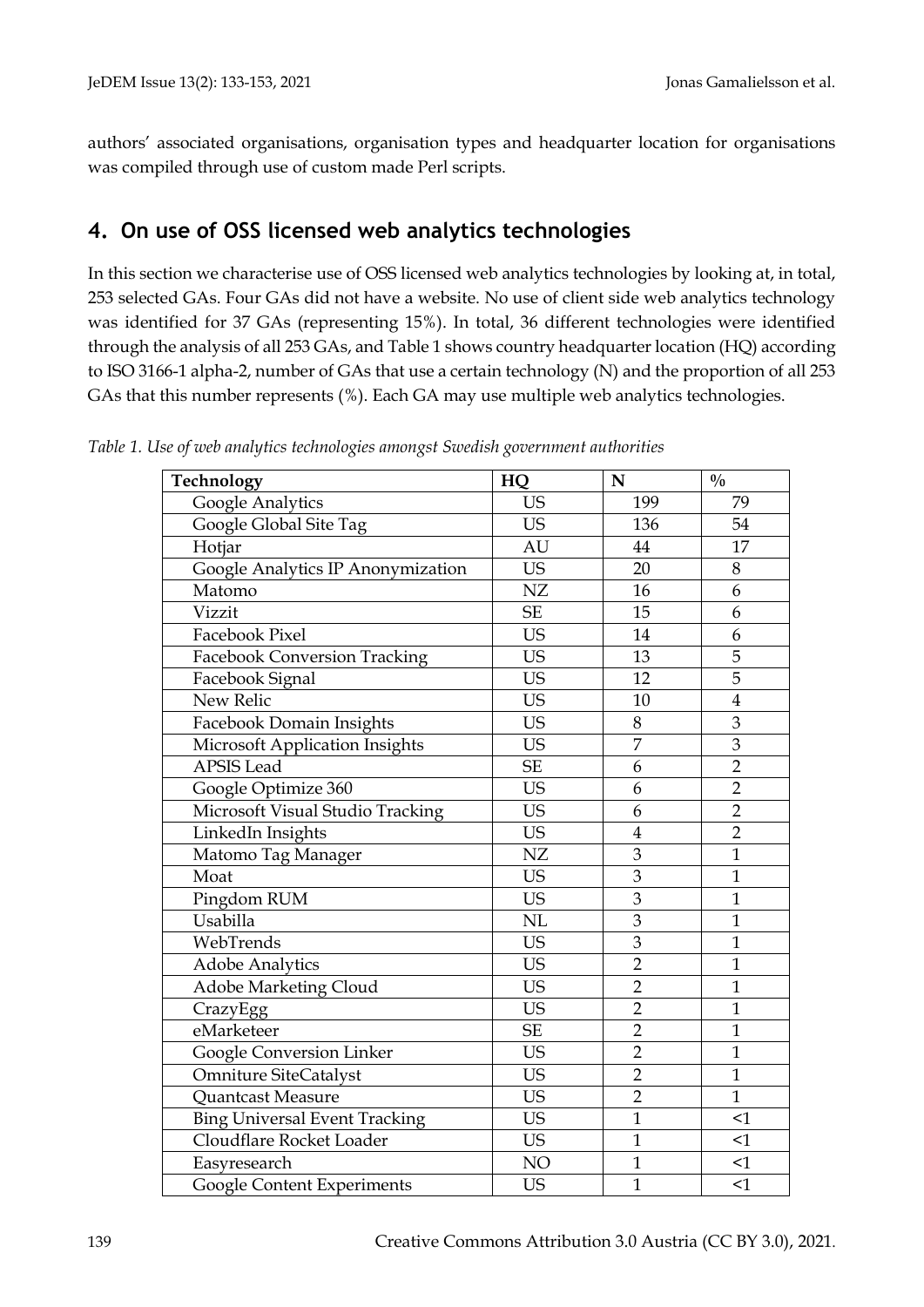| Google DoubleClick Floodlight |  |  |
|-------------------------------|--|--|
| Monsido                       |  |  |
| ProspectEye                   |  |  |
| Report URI                    |  |  |

It is evident that use of Google Analytics (199 GA domains, representing 79%) and related technologies is clearly dominating amongst the GAs. Further, 34 of the 36 (representing 94%) identified technologies for web analytics are proprietary. There is also a clear US dominance amongst the technologies used, where 25 (representing 69%) are provided by a US-based supplier. The only identified technology that is provided as open source software is Matomo (and the associated Matomo Tag Manager). The rest of the technologies are proprietary and require services provided by suppliers. The 16 (representing 6%) specific GAs that have been identified to use Matomo on the domain for the web page are, (with Swedish name in brackets): The Swedish Public Employment service (Arbetsförmedlingen), the Taxation of Research Workers Board (Forskarskattenämnden), the Swedish Chemicals Agency (Kemikalieinspektionen), the War Insurance Board (Krigsförsäkringsnämnden), the National Library of Sweden (Kungliga Biblioteket), the Swedish mapping, cadastral and land registration authority (Lantmäteriet), the Local safety committee at Ringhals (Lokala säkerhetsnämnden vid Ringhals), the Board for Board Representation Issues (Nämnden för styrelserepresentationsfrågor), the Oil Crisis Board (Oljekrisnämnden), The Swedish Government Offices (Regeringskansliet), the Swedish Tax Agency (Skatteverket), the National Agency for Special Needs Education and Schools (Specialpedagogiska skolmyndigheten), the Swedish Board for Workers' Inventions (Statens nämnd för arbetstagares uppfinningar), the Swedish FAO Committee (Svenska FAO-kommittén), the Swedish Defence Research Agency (Totalförsvarets forskningsinstitut), and the Swedish Election Authority (Valmyndigheten). Matomo was identified as the only web analytics technology for six of the domains for these 16 GAs.

The implementation of Matomo in the IT-intensive Swedish Tax Agency (one of the six Matomoonly GAs) was especially noticed in 2018 where the importance of keeping personal data in Sweden was stressed (Djurstad, 2018). Since the implementation of Matomo the Swedish Tax Agency and the Swedish Public Employment service have advertised several jobs where experience from Matomo is highlighted. Further, for two of the Matomo-only GAs and for two GAs which also use other web technologies, there is information about use of Matomo on webpages about technical details and cookies.

# **5. On organisational engagement with the Matomo OSS project**

The Piwik OSS project was initiated in 2007 and was renamed to Matomo in 2018 (matomo.org, 2018). Matomo is provided under the GPL 3.0 licence and the source code is mainly in PHP. There have been regular stable releases since the first alpha release in 2007 (matomo.org, 2020b). Figure 1 shows the number of (mostly third level) stable releases for Matomo over time where beta releases have been excluded. On average there have been 10 releases each year.

In the remainder of this section we characterise organisational engagement with the Matomo OSS project using information about affiliations for authors contributing to the source code. A total of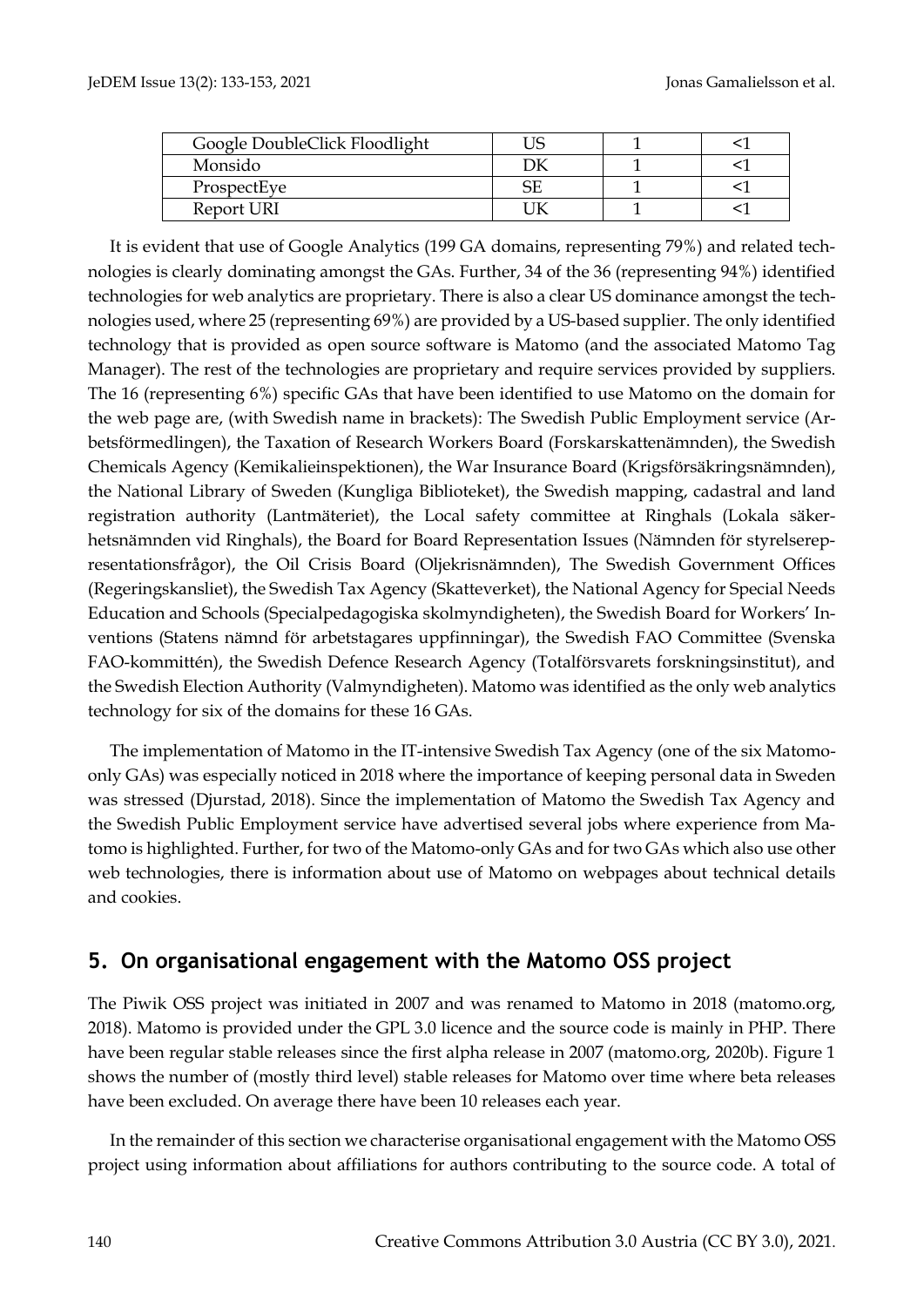47948 author contributions were made by approximately 800 contributors to the 61 selected source code repositories under the Matomo Analytics umbrella from the first contribution in 2007 until the date of the data collection (13 November 2020). There are 802 author identifiers in total and we chose to further focus on the 83 actual (and manually curated) authors (rather than identifiers) who each have provided at least 10 contributions for the remainder of this section. Those 83 authors provide 42122 (88%) of all author contributions. The top three, top 10, and top 20 authors provide 53%, 78%, and 83%, respectively.





For the 83 authors, in total 96 different organisational affiliations have been identified. These affiliations account for a total of 82942 associated author contributions (since one author can have several affiliations this number is larger than the 42122 contributions at author level). A special case of affiliation in this study is "Self-employed", which occurs when an author has been identified to be self-employed working on a freelance basis where the actual name of the company could not be identified. Figure 2 shows the number of author contributions over time for the top 20 organisations (where the organisation type and country code for HQ are shown in parentheses). The colour of a cell in Figure 2 indicates number of author contributions. The top row in the figure shows the organisation that has contributed the largest number of author contributions over time. Organisation types that have been identified for author associated affiliations are defined as follows in this study: Small and Medium-sized Enterprise (SME, an enterprise with 10–200 employees), Micro Enterprise (MiE, an enterprise with 1–9 employees), Larger Enterprise (LE, an enterprise with more than 200 employees), Non-profit Organisation (NPO), Higher Education Institution (HEI), and Research Institute (RI). The 20 affiliations in Figure 2 account for 97% of the 82942 associated author contributions. We note that the company Matomo is (unsurprisingly) dominating and has been engaged continuously since the start and dominates clearly by accounting for 33% of the 82942 associated author contributions. The top three (i.e. Matomo, Piwik Pro, and Innocraft) and top 10 affiliations account for 66% and 91%, respectively. Further, it can be observed that Innocraft, Mayflower GmbH, and TDG have been engaged continously at least since 2011. It should also be mentioned that the business offerings of the top three contributing organisations are closely connected to and based on the Matomo OSS project. Other noteworthy organisations that are major players in other contexts related to IT and the Web, but where associated contributions to Matomo are limited, include Amazon Web Services, Intel Corporation, Google, and Apple.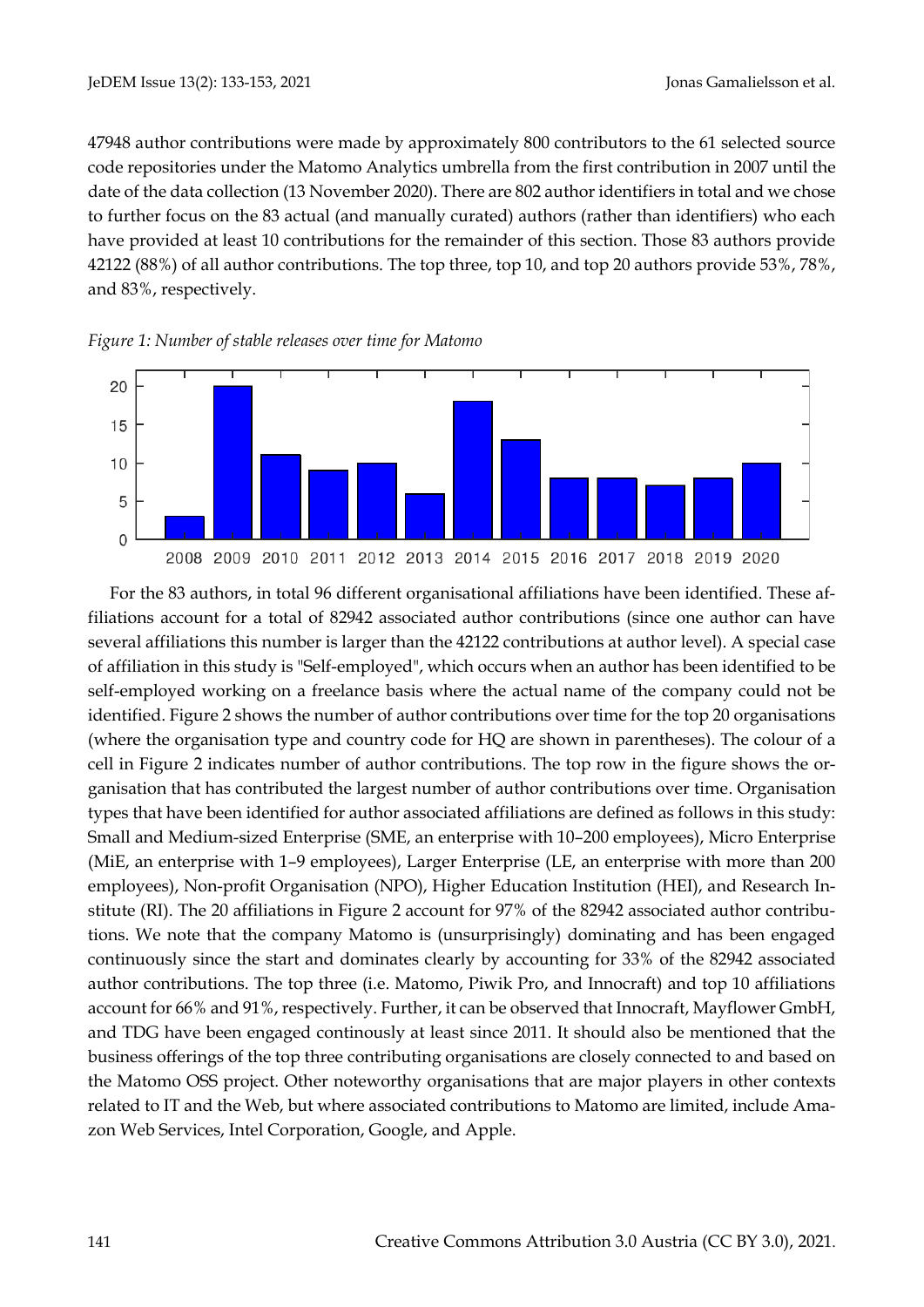

## *Figure 2: Number of author contributions over time for the top 20 organisations*

Table 2 shows a summary of the contributions in Figure 2 over different time periods. It can be observed that the number of contributing organisations (amongst the top 20 for the whole interval) that have made author contributions during the first nine years (2007-2015) is higher than during the last five years (2016-2020). In connection to this, we note that two additional organisations (Envoc and Infinitiweb) have contributed during the last five years compared to the first nine years. In terms of author contributions, 64% of, in total, 80102 contributions (for the top 20 organisations) were made during the first nine years and 36% during the last five years. The number of author contributions on average per year is approximately the same for the two time periods, which indicates that the OSS project is as active in later years as in the earlier phase of the project.

| Table 2. Summary of contributions in Figure 2 over different time periods |  |  |  |  |
|---------------------------------------------------------------------------|--|--|--|--|
|                                                                           |  |  |  |  |

|                                          | 2007-2020 | 2007-2015 | 2016-2020 |
|------------------------------------------|-----------|-----------|-----------|
| Number of organisations (amongst top 20) | 20        |           |           |
| Number of author contributions           | 80102     | 51533     | 28569     |

Figure 3 illustrates the number of author contributions over time for the six different identified organisation types. The top row in the figure shows the organisation type that has contributed the largest number of author contributions over time. It can be observed that authors representing SMEs have been engaged continuously since the start and are clearly dominant, accounting for 83% of the 82942 associated author contributions. The other affiliation types MiE, LE, NPO, HEI, and RI account in total for 13%, 3%, 1%, <1%, and <1% of the associated author contributions, respectively. Hence,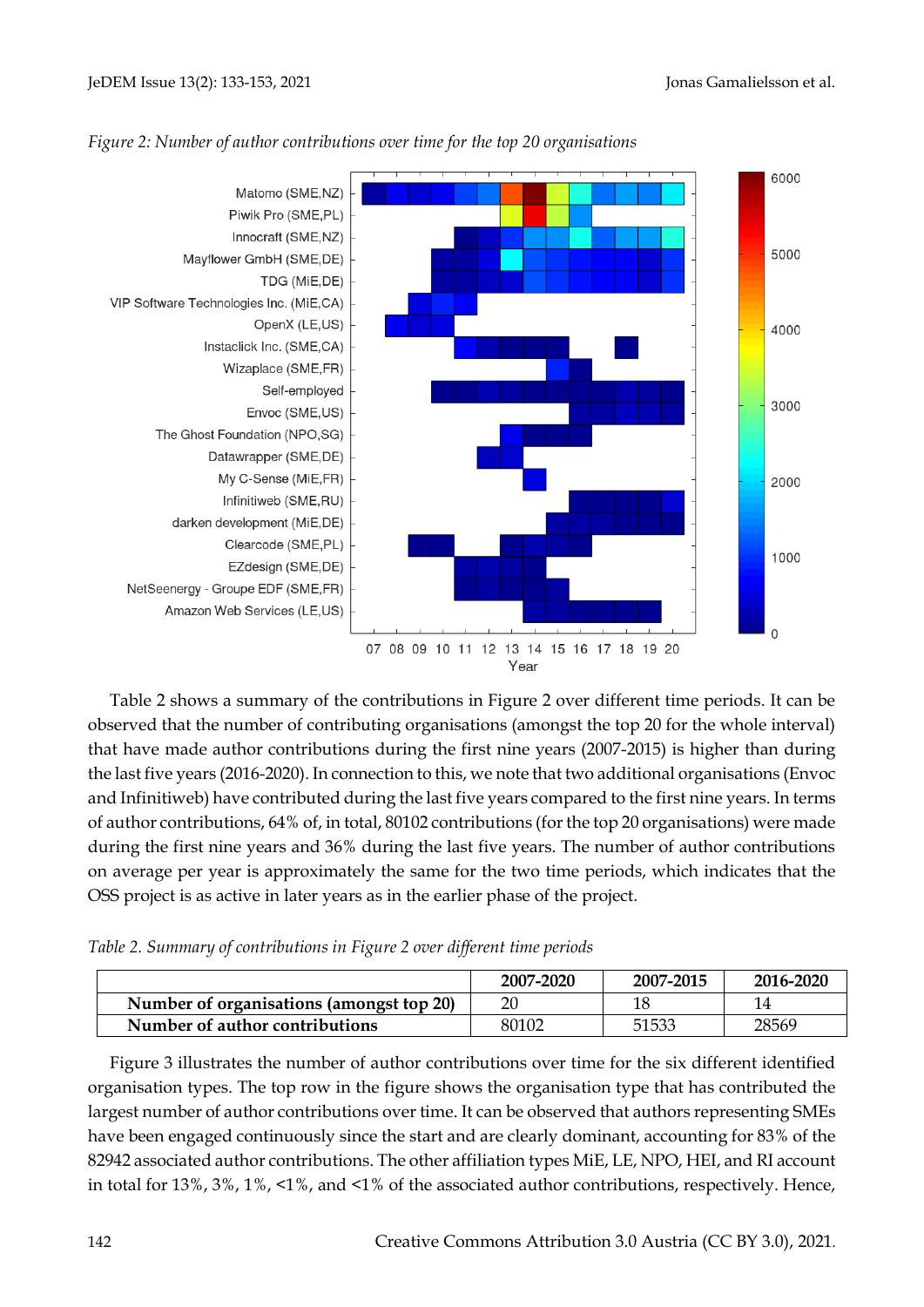authors representing SMEs and MiEs (that have been engaged continuously since 2009) provide an overwhelming majority of the author contributions (96%). Table 3 shows a summary of the contributions in Figure 3 over different time periods.



*Figure 3: Number of author contributions over time for different organisation types*

Table 3 shows a summary of the contributions in Figure 3 over different time periods. It can be observed that the number of organisation types for which there are author contributions during the first nine years is lower than during the last five years. In connection to this, we note that one additional organisation type (Research Institute) has emerged during the last five years compared to the first nine years, indicating an increase in organisation type diversity in later years. In terms of author contributions, 64% of the total 82942 contributions were made during the first nine years and 36% during the last five years. Hence, like for Table 2, this indicates that the OSS project is as active in later years as in the earlier phase of the project.

*Table 3. Summary of contributions in Figure 3 over different time periods*

|                                | 2007-2020 | 2007-2015 | 2016-2020 |
|--------------------------------|-----------|-----------|-----------|
| Number of organisation types   |           |           |           |
| Number of author contributions | 82942     | 53333     | 29609     |

Figure 4 shows the number of author contributions over time for the (total of 23) different identified organisation HQ locations. The top row in the figure shows the HQ location for which the largest number of author contributions, over time, have been contributed. It can be noted that authors representing New Zealand based organisations (which are also SMEs) have been engaged continuously since the start and dominate clearly by accounting for 49% of the 82942 associated author contributions. The top three (i.e. New Zealand, Germany and Poland) and top 10 HQ locations account for 86% and 99% of the associated author contributions, respectively. The organisation HQ named "?" in table 3 is for the self-employed contributors, for which the location of their business is unknown. Analysis at the level of continents shows that Oceania, Europe, North America, and Asia account for 50%, 41%, 7%, and 1% of the author contributions, respectively. Organisations where the location (country and continent) of HQ is unknown, account for 1% of the author contributions.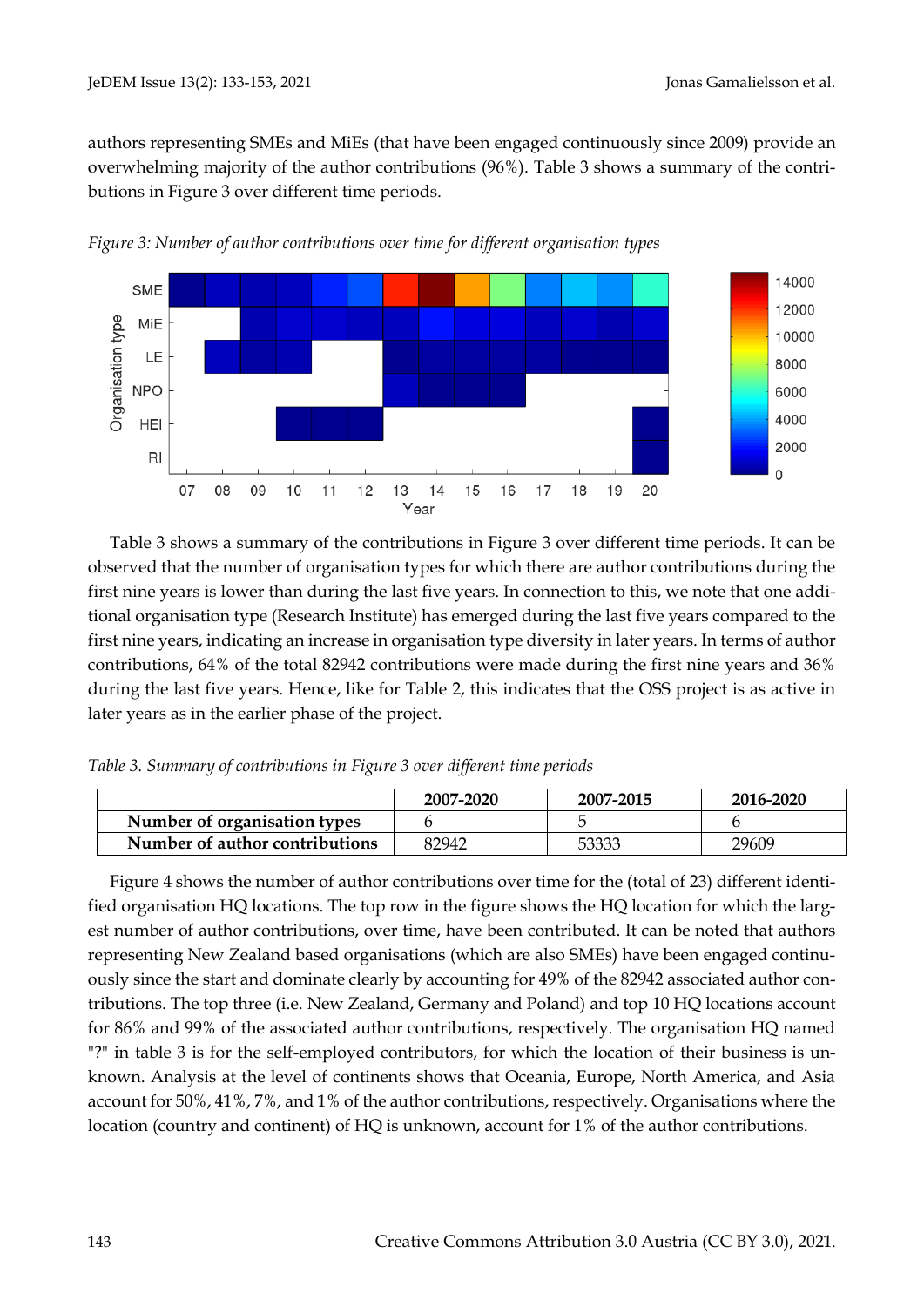

*Figure 4: Number of author contributions over time for different organisation HQ locations*

Table 4 shows a summary of the contributions in Figure 4 over different time periods. It can be observed that the number of organisation HQ locations, for which there are author contributions during the first nine years, is lower than during the last five years. In connection to this, we note that seven additional organisation HQ locations (Russia, Romania, Japan, Denmark, Luxembourg, Austria, and Cyprus) have emerged during the last five years compared to the first nine years. Hence, this suggests that the geographical diversity of HQ locations for contributing organisations, has increased during later years.

*Table 4. Summary of contributions in Figure 4 over different time periods*

|                                | 2007-2020 | 2007-2015 | 2016-2020 |
|--------------------------------|-----------|-----------|-----------|
| Number of HQ locations         | 23        |           | 18        |
| Number of author contributions | 82942     | 53333     | 29609     |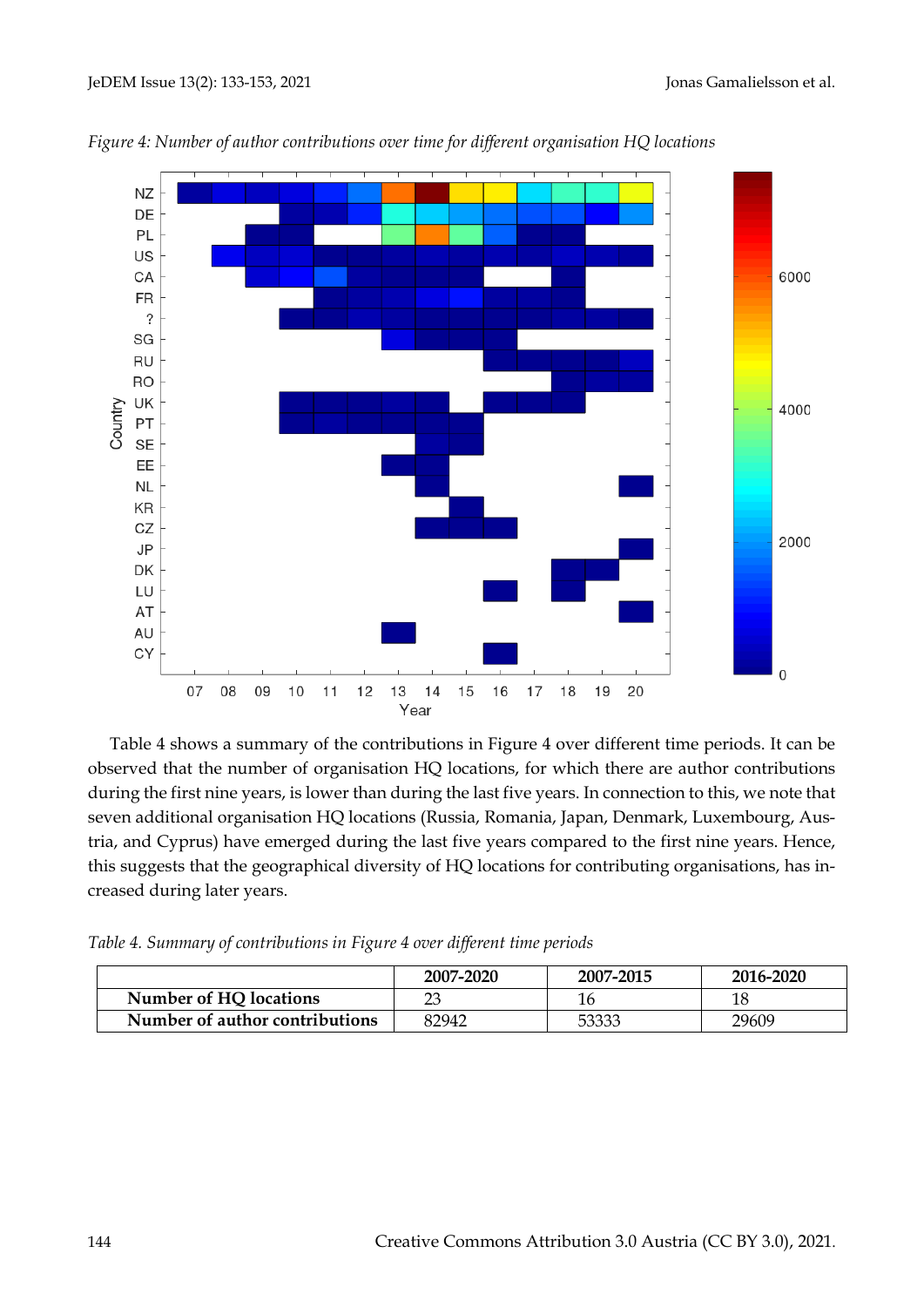# **6. Discussion and conclusions**

The study contributes a characterisation of the use of OSS licensed web analytics technologies in Swedish government authorities and organisational engagement with the Matomo OSS project for web analytics. In summary, **findings from the first part** of the study show that an overwhelming majority of the selected Swedish governmental agencies use proprietary technologies hosted by specific global suppliers, where Google Analytics clearly dominates and where OSS (Matomo) is used by a limited number of governmental agencies. **Findings from the second part** show that the Matomo OSS project for web analytics can be considered to be long-term sustainable since it has had regular releases since its inception, and four of the top five associated organisations in terms of author contributions have been engaged continually at least since 2011. The business offerings of the top three contributing organisations are closely connected to the Matomo OSS project but there is also a fair amount of contributions associated with a number of external organisations. The project is dominated by small and medium sized enterprises and micro enterprises with headquarters in Oceania (predominantly New Zealand) and Europe (predominantly Germany and Poland).

Findings from the study show that the Matomo OSS project for web analytics has been chosen as a viable and long-term sustainable alternative to proprietary software solutions by a number of Swedish government agencies. Through deployment of an OSS solution, such as Matomo, government authorities are empowered to make decisions concerning how solutions should be deployed and thereby promote "technological sovereignty" (EC, 2020b). Based on previous research (Lundell et al., 2021) which conceptualises development and deployment of software (see Figure 5), it has been clarified that government authorities have different options for how to realise the deployment of software. In Figure 5, examples of software for web analytics (both provided as OSS and under proprietary conditions) are shown. From the perspective of a procuring government authority, the development of software which is provided as OSS may be internally deployed (lower left quadrant of Figure 5) or be externally deployed (lower right quadrant of Figure 5). It has been observed in the results in the first part of the study, that several government authorities use internal deployment of OSS (Matomo), but the licensing model for OSS also allows an authority to choose external deployment through the use of an external supplier. Similarly, the development of software provided as closed (proprietary) software may be internally or externally deployed. In the case of external deployment, the government authority may choose between deployment in or outside the EU. Choice of deployment may imply specific challenges related to the GDPR, privacy, and transfer of data to third countries (CJEU, 2020; Shurson, 2020; Wagner, 2018). For example, the Swedish Tax Agency and the Swedish Enforcement Agency have decided not to deploy and use Microsoft Teams due to such challenges (Skatteverket/Kronofogden, 2021a, 2021b). Further, challenges related to deployment of software and privacy have been scrutinised and discussed by an investigative journalist in Swedish national broadcasting, where the focus was on third country transfer of patient data (SVT, 2021b). To address these challenges, deployment of OSS solutions within the EU by European organisations may create conditions for avoiding transfer of sensitive personal data to third countries, and also create conditions for avoidance of lock-in to specific suppliers and proprietary technologies (Lundell et al., 2020).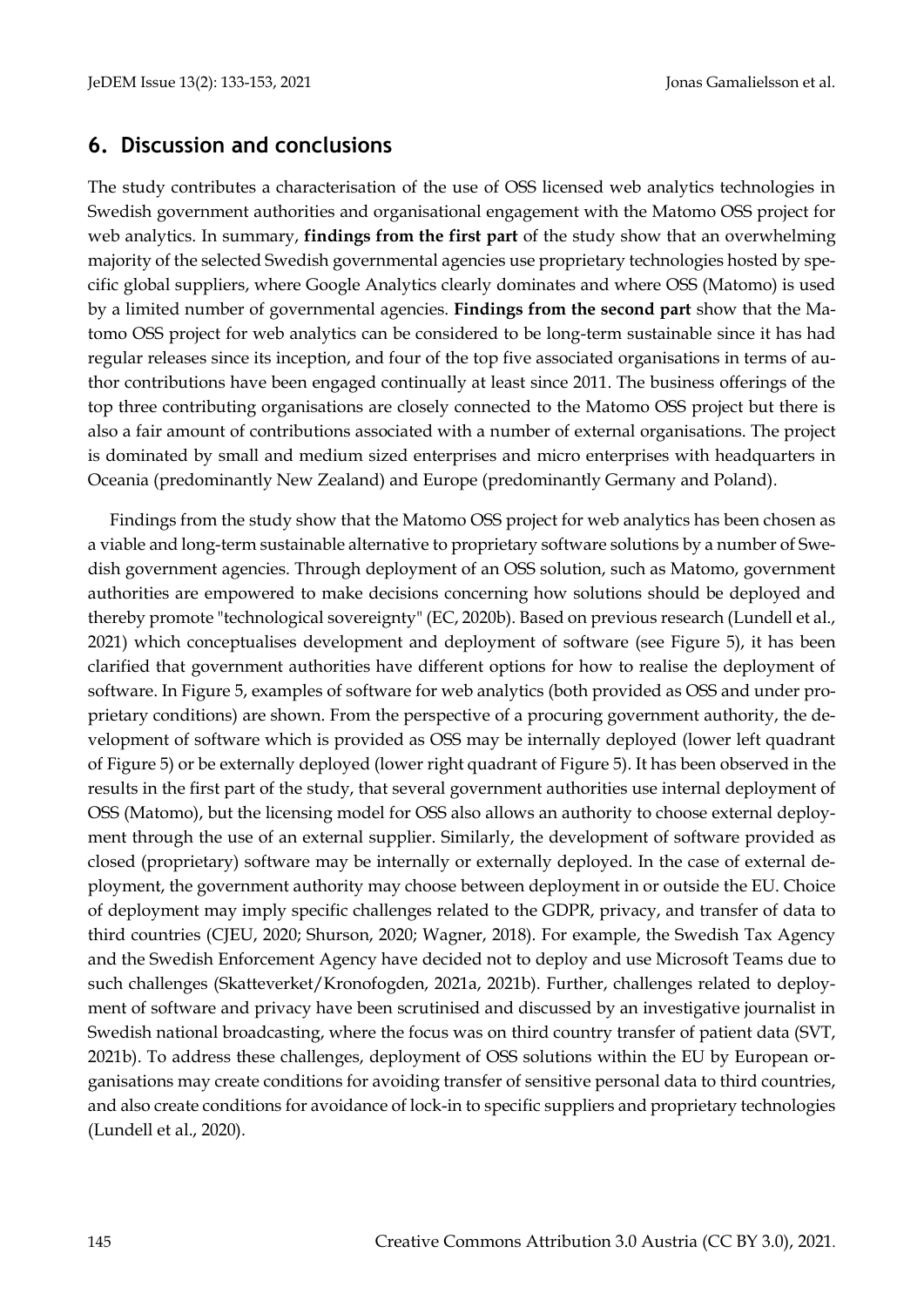The different options for how an OSS project for web analytics can be deployed are particularly important for any organisation concerned with privacy issues, such as many public sector organisations in the EU that are bound by GDPR. For example, OSS from the Matomo OSS project can be deployed and used in a single organisation (perhaps with support from external consultants) even though it may also be used as a service (e.g. through provision of Matomo as a service that is provided by an external company, where both organisations are bound by the same legislation). Hence, we conjecture that the variety of different deployment options may be especially appealing when legal conditions related to privacy may impose new challenges.





In light of findings in the first part, we recommend that governmental agencies consider the reasons for implementing web analytics. Unlike companies, public sector organisations are not competitive and the goal should not be to maximise traffic to their web pages. A relevant goal may be to collect data in order to optimise the experience for citizens so that the best service can be provided. Another aspect is something which can be considered as competence lock-in, where employees from professional web consultancy firms, hired by public sector organisations, often are trained to implement web analytics through use of widely deployed (and often proprietary) technologies like Google Analytics. In such a scenario it becomes important that public sector organisations carefully specify requirements for their solutions for web analytics during public procurement in order to provide opportunities for a long-term sustainable solution that avoids lock-in and privacy related issues.

We acknowledge that only source code repositories have been considered in the study. Other data sources (including issue trackers for Matomo on GitHub and the Matomo forum) could contribute to further detail organisational engagement with Matomo.

A topic for future research is to analyse how government authorities' use of web technologies changes over time, with a view to also understand reasons for change. Another relevant topic for future research is to investigate perceptions and views concerning organisational implementation of open source software for web analytics in different contexts in order to identify and understand challenges and opportunities related to such implementations.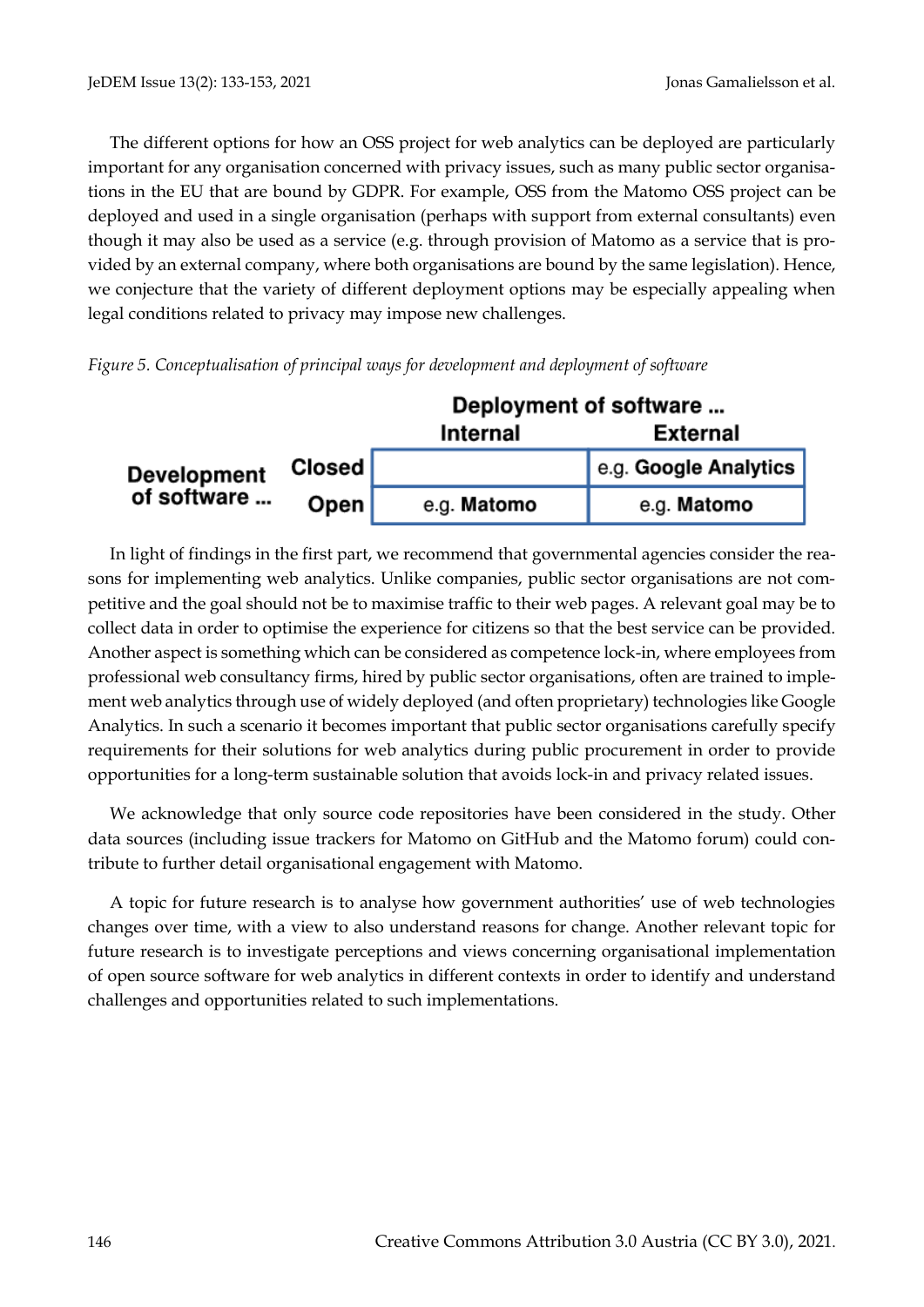## **References**

Akkus, I. E., & Chen, R., & Hardt, M., & Francis, P., & Gehrke, J. (2012). Non-tracking web analytics. In Proceedings of the 2012 ACM conference on Computer and communications security (CCS '12). Association for Computing Machinery, New York, NY, USA, 687–698. DOI: https://doi.org/10.1145/2382196.2382268

awstats.org (2020). AWStats official web site (2020). https://www.awstats.org/

- BCC (2017). Barcelona City Council technological sovereignty guide, Barcelona City Council, September, https://www.barcelona.cat/digitalstandards/en/techsovereignty/0.1/\_attachments/barcelona\_tech\_sovereignty\_0.1.en.pdf
- Birkinbine, B. J. (2015). Conflict in the Commons: Towards a Political Economy of Corporate Involvement in Free and Open Source Software. The Political Economy of Communication 2(2), ISSN 2357-1705.
- Bonaccorsi, A., & Rossi, C. (2006). Comparing motivations of individual programmers and firms to take part in the open source movement: from community to business. Knowledge, Technology & Policy, 18(4), 40–64.
- Builtwith (2020). Find out what websites are Built With. https://builtwith.com/
- Butler, S., & Gamalielsson, J., & Lundell, B., & Brax, C., & Sjöberg, J., & Mattsson, A., & Gustavsson, T., & Feist, J., & Lönroth, E. (2021). On Company Contributions to Community Open Source Software Projects. IEEE Transactions on Software Engineering, 47 (7), 1381-1401. DOI: https://doi.org/10.1109/TSE.2019.2919305
- Capiluppi, A., & Stol, K.-J., & Boldyreff, C. (2012). Exploring the Role of Commercial Stakeholders in Open Source Software Evolution. In: Hammouda, I., Lundell, B., Mikkonen, T., Scacchi, W. (Eds.) Open Source Systems: Long-Term Sustainability. OSS 2012. IFIP Advances in Information and Communication Technology, vol. 378. Springer, Berlin, Heidelberg.
- Chandler, A., & Wallace, M. (2016). Using Piwik Instead of Google Analytics at the Cornell University Library. The Serials Librarian, 71(3-4), 173-179.
- CJEU (2020). Judgment of the Court in Case C-311/18. Court of Justice of the European Union, 16 July, http://curia.europa.eu/juris/document/document.jsf?text=&docid= 228677&pageIndex=0&doclang=en&mode=lst&dir=&occ=first&part=1&cid=12312155
- Crowston, K. and Howison, J. (2006). Assessing the Health of Open Source Communities. IEEE Computer, 39(5), 89-91.
- DIGG (2019). Policy for utveckling av programvara, Myndigheten för Digital förvaltning (Agency for Digital Government), Dnr. 2019-136, 8 May. https://www.digg.se/4a3a3e/globalassets/dokument/omoss/nyheter/policy-for-utveckling-av-programvara.pdf
- Djurstad, J. A. (2018). Svensk Openstack-pionjär petar Google hos Skatteverket, Computer Sweden, 16 March, https://computersweden.idg.se/2.2683/1.699368/elastx-openstack-skatteverket
- EC (2020a). Open Source Software Strategy 2020-2023, European Commission, C(2020) 7149 final, 21 October, https://ec.europa.eu/info/departments/informatics/open-source-softwarestrategy\_en#opensourcesoftwarestrategy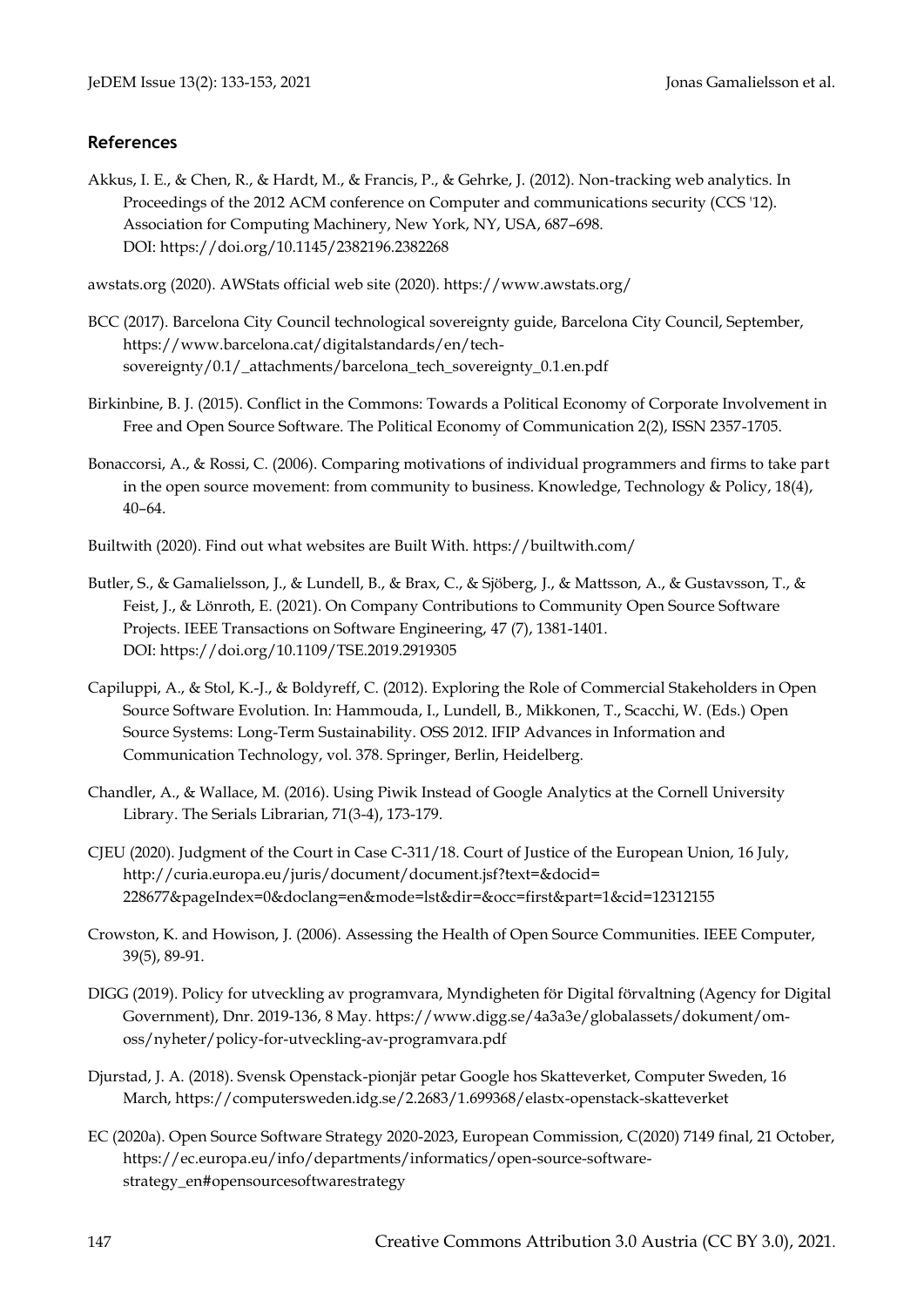- EC (2020b). Shaping Europe's Digital Future, Communication from the Commission to the Euro-pean Parliament, the Council, the European Economic and Social Committee and the Committee of the Regions, European Commission, Communication, COM(2020) 67 final, 19 February.
- EES (2010). Guideline on public procurement of OpenSource Software, IDABC European eGovernment Services, European Communities, March, https://joinup.ec.europa.eu/sites/default/files/document/2011-12/OSS-procurement-guideline%20 final.pdf
- EU (2016). Regulation (EU) 2016/679 of the European Parliament and of the Council, https://eurlex.europa.eu/legal-content/EN/TXT/HTML/?uri=CELEX:32016R0679 &from=EN
- Fitzgerald, B. (2006). The transformation of open source software. MIS Quarterly, 30(3), 587-598.
- Gamalielsson, J., & Lundell, B., & Lings, B. (2010). The Nagios community: an extended quantitative analysis. In: Ågerfalk, P. et al. (eds.) Open source software: New Horizons. Berlin, Springer, 85–96.
- Gamalielsson, J., & Lundell, B., & Mattsson, A. (2011). Open source software for model driven development: a case study. In: Hissam, S. (Ed) Open source systems: grounding research, IFIP advances in information and communication technology, vol. 365, Boston, Springer, p. 348–67. ISBN: 978-3-642- 24417-9.
- García-Holgado, A., & García-Peñalvo, F. J. (2014). Knowledge management ecosystem based on drupal platform for promoting the collaboration between public administrations. In Proceedings of the Second International Conference on Technological Ecosystems for Enhancing Multiculturality (TEEM '14), Association for Computing Machinery, New York, NY, USA, 619–624. DOI: https://doi.org/10.1145/2669711.2669964
- Germonprez, M., & Kendall, J. E., & Kendall, K. E., & Mathiassen, L., & Young, B., & Warner, B. (2017). A Theory of Responsive Design: A Field Study of Corporate Engagement with Open Source Communities. Information Systems Research, 28(1), 64-83.
- GitHub (2020). Matomo Analytics, https://github.com/matomo-org
- Gonzalez-Barahona, J. M., & Izquierdo-Cortazar, D., & Maffulli, S., & Robles, G. (2013). Understanding How Companies Interact with Free Software Communities. IEEE Software, 30(5), 38-45.
- Harutyunyan, N., & Riehle, D. (2021). Getting Started with Corporate Open Source Governance: A Case Study Evaluation of Industry Best Practices. In Proceedings of the 54th Hawaii International Conference on System Sciences, HICSS '21, Manoa, US.
- Harutyunyan, N., & Riehle, D., & Sathya, G. (2020). Industry Best Practices for Corporate Open Sourcing. In Proceedings of the 53rd Hawaii International Conference on System Sciences, HICSS '20, Wailea, US.
- Hollmann, V., & Lee, H., & Zo, H., & Ciganek, A. P. (2013). Examining success factors of open source software repositories: the case of OSOR.eu portal. Intl Journal of Business Information Systems, 14(1), 1- 20.
- Homscheid, D., & Kunegis, J., & Schaarschmidt, M. (2015). Private-Collective Innovation and Open Source Software: Longitudinal Insights from Linux Kernel Development. In: Janssen, M. et al. (Eds.) Open and Big Data Management and Innovation. I3E 2015. Lecture Notes in Computer Science, vol. 9373, Springer, Cham.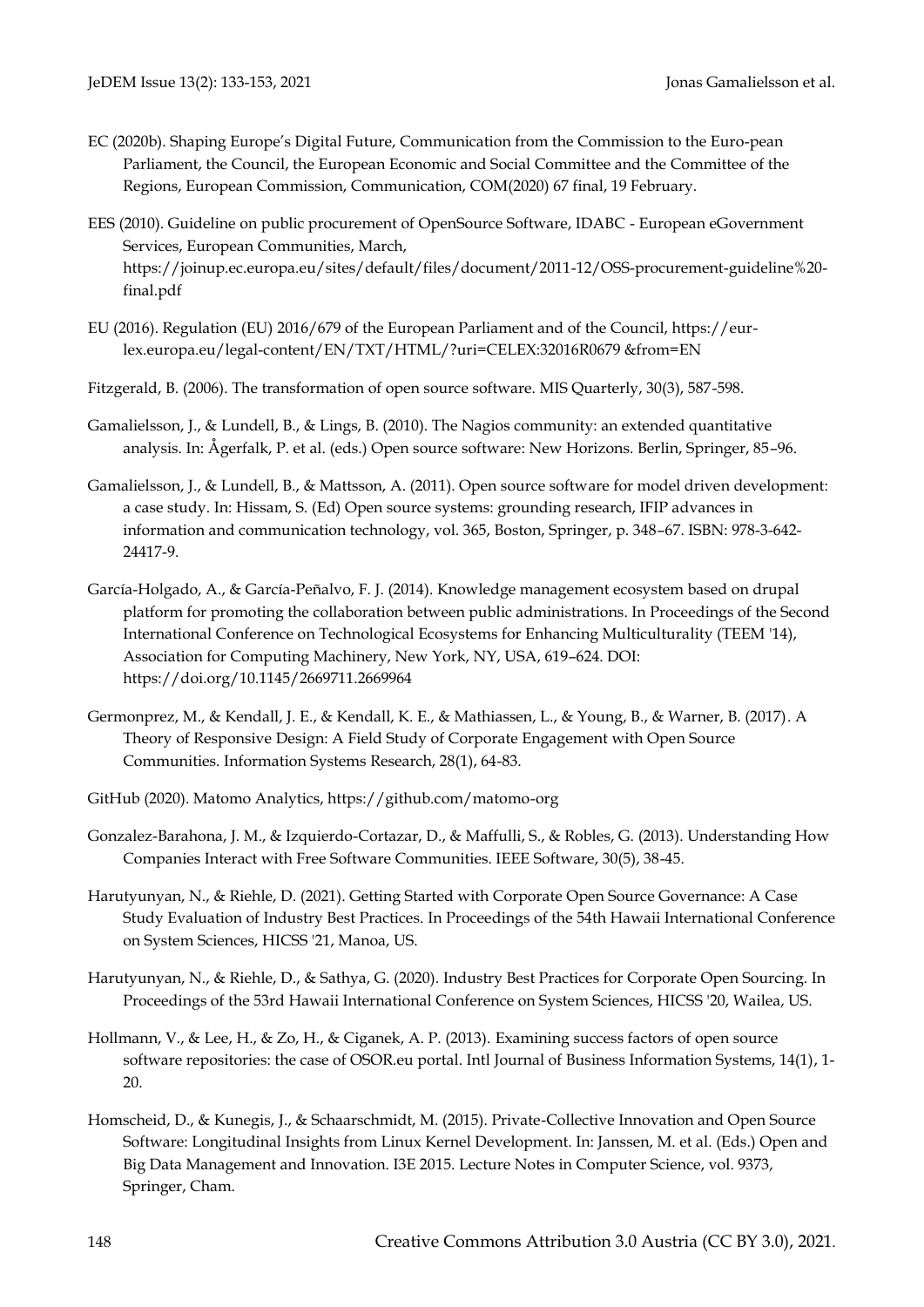- Kalja, A. (2002). The X-Road project A project to modernize Estonia's national databases. Baltic IT&T review, 24, 47-48.
- Kendall, J. E., & Kendall, K. E., & Germonprez, M. (2016). Game theory and open source contribution: Rationale behind corporate participation in open source software development. Journal of Organizational Computing and Electronic Commerce, 26(4), 323-343.

koha-community.org (2020). Koha Library Software, https://koha-community.org/

- Link, G. J. P., & Jeske, D. (2017). Understanding Organization and Open Source Community Relations through the Attraction-Selection-Attrition Model. In Proceedings of the 13th International Symposium on Open Collaboration (OpenSym '17). ACM, New York, NY, USA, Article 17, 8 pages.
- Linåker, J., & Regnell, B. (2020). What to share, when, and where: balancing the objectives and complexities of open source software contributions. Empirical Software Engineering, 25, 3799-3840.
- Linåker, J., & Rempel, P., & Regnell, B., & Mäder, P. (2016). How firms adapt and interact in open source ecosystems: analyzing stakeholder influence and collaboration patterns. In: Daneva, P., Pastor, O. (Eds.) Requirements engineering: foundation for software quality, lecture notes in computer science, vol. 9619. New York: Springer-Verlag New York, Inc., 63–81. ISBN: 978-3-319-30281-2
- von Loon, A., & Toshkov, D. (2015). Adopting open source software in public administration: The importance of boundary spanners and political commitment. Government Information Quarterly, 32(2), 207-215. DOI: https://doi.org/10.1016/j.giq.2015.01.004
- Lundell, B., & Gamalielsson, J. (2018). Sustainable digitalisation through different dimensions of openness: how can lock-in, interoperability, and long-term maintenance of IT systems be addressed?, In Proceedings of the 14th International Symposium on Open Collaboration (OpenSym '18), ACM, New York, ISBN: 978-1-4503-5936-8, Article 3, 10p.
- Lundell, B., & Gamalielsson, J., & Katz, A. (2020). Addressing lock-in effects in the public sector: how can organisations deploy a SaaS solution while maintaining control of their digital assets?, In: Virkar, S. et al. (Eds.) CEUR Workshop Proceedings: EGOV-CeDEM-ePart 2020, vol. 2797, pp. 289-296. ISSN: 1613- 0073
- Lundell B., & Gamalielsson, J., & Butler, S., & Brax, C., & Persson, T., & Mattsson, A., & Gustavsson, T., & Feist, J., & Öberg, J. (2021). Enabling OSS usage through procurement projects: How can lock-in effects be avoided?, In Taibi, D. et al. (Eds.), The 13th International Conference on Open Source Systems (OSS 2021), IFIP Advances in Information and Communication Technology, Vol. 624, Springer, Cham, pp. 16- 27. DOI: https://doi.org/10.1007/978-3-030-75251-4\_2
- Maldonado, E. (2010). The process of introducing FLOSS in the public administration: the case of Venezuela. Journal Association for Inf. Systems, 11(11), 756.
- Mandal, S. (2019). Site Metrics Study of Koha OPAC through Open Web Analytics and Piwik Tools. Library Philosophy and Practice (e-journal), 2835. ISSN: 1522-0222
- matomo.org (2018). Piwik is now Matomo Announcement. 9 January, https://matomo.org/blog/2018/01/piwik-is-now-matomo/

matomo.org (2020a). Matomo, https://matomo.org/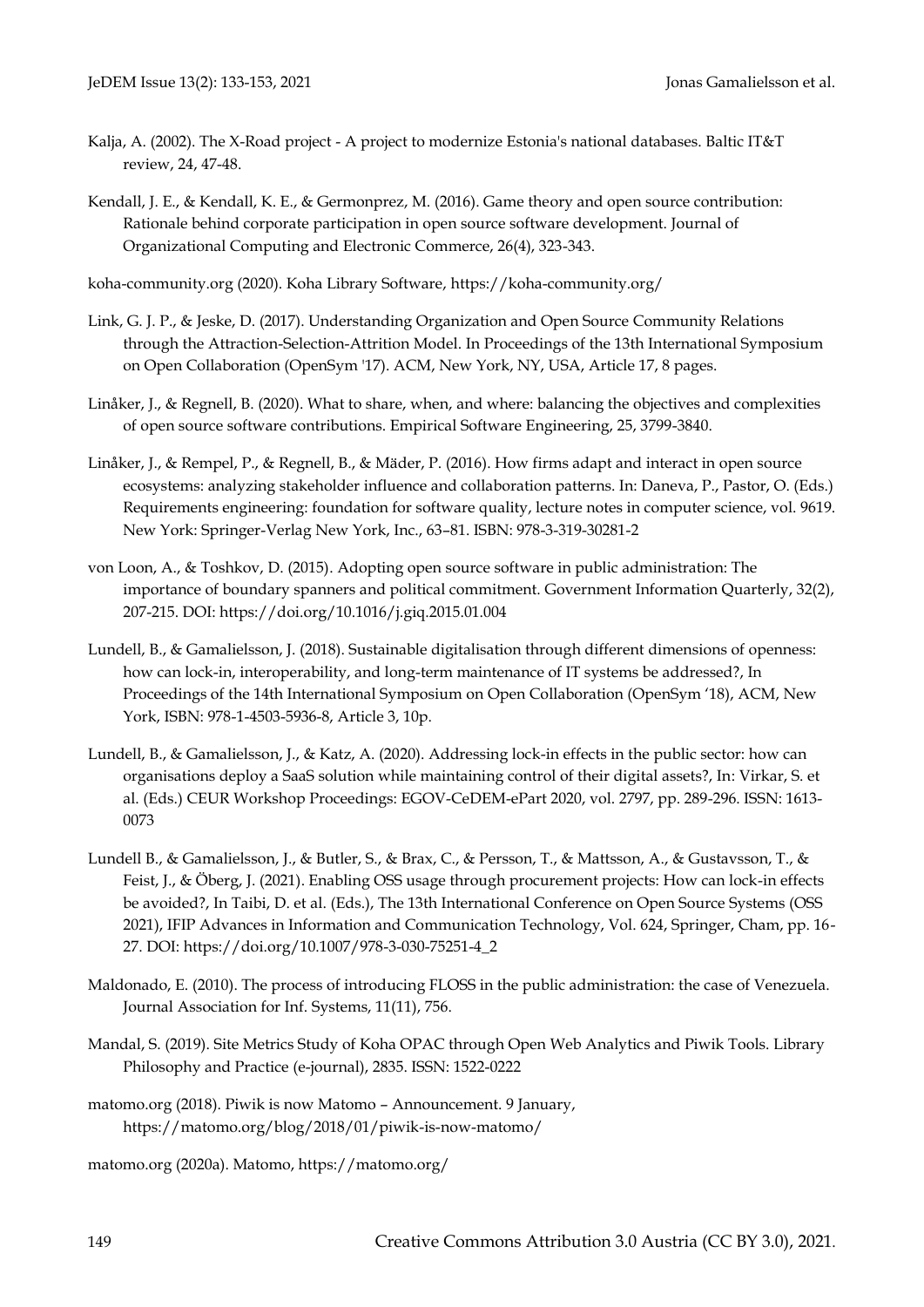matomo.org (2020b). Matomo Changelog, https://matomo.org/changelog/

- Meeker, H. (2020). Open (Source) for Business: A Practical Guide to Open Source Software Licensing. Third edition, Kindle Direct Publishing Platform, Seattle, ISBN-13: 979-8618201773
- Nguyen, D. A., & Cruzes, D. S., & Hanssen, G. K., & Snarby, T., & Abrahamsson, P. (2017). Coopetition of Software Firms in Open Source Software Ecosystems. In: Ojala, A. et al. (Eds.) Software Business. ICSOB 2017. Lecture Notes in Business Information Processing, vol. 304. Springer, Cham.
- NOC (2007). The Netherlands in Open Connection: An action plan for the use of Open Standards and Open Source Software in the public and semi-public sector, Ministry of Economic Affairs, The Hague, November. https://www.ossdirectory.com/knowhow/2007\_TheNetherlandsInOpenConnection.pdf
- openwebanalytics.com (2020). Open Web Analytics, http://www.openwebanalytics.com/
- OS2 (2016). OS2 public digitalisation network, OS2, 4 july, https://os2.eu/sites/default/files/media/presentation\_os2\_in\_english\_compressed.pdf
- OSD (2021). The Open Source Definition. Open Source Initiative, https://opensource.org/osd
- OSI (2021). Open Source Initiative, http://opensource.org/
- OSOR (2017). Danish OS2 community for open source is professionalising. Open Source Observatory (OSOR), 2 May, https://joinup.ec.europa.eu/collection/open-source-observatory-osor/news/danishos2-community-open
- Persson, T. (2020). Svenska myndigheter måste sluta att läcka data om svenska medborgares surfvanor, https://www.digitalist.se/blogg/svenska-myndigheter-maste-sluta-att-lacka-data-om-svenskamedborgares-surfvanor
- Phippen, A., & Sheppard, L., & Furnell, S. (2004). A practical evaluation of Web analytics. Internet Research, 14(4), 284-293.
- Quintel, D. F., & Wilson, R. (2020). Analytics and Privacy Using Matomo in EBSCO's Discovery Service. Information Technology and Libraries, 39(3).
- Ripp, S., & Falke, S. (2018). Analyzing User Behavior with Matomo in the Online Information System Grammis. In Proceedings of the XVIII EURALEX International Congress Lexicography in Global Contexts, 17-21 July, Ljubljana, pp. 87-100.
- Robles, G., & Gamalielsson, J. & Lundell, B. (2019). Setting Up Government 3.0 Solutions Based on Open Source Software: The Case of X-Road, In: Lindgren, I. et al., (Eds.) Electronic Government, Springer, Cham, pp. 69-81. DOI: https://doi.org/10.1007/978-3-030-27325-5\_6
- Rohloff, T., & Oldag, S., & Renz, J., & Meinel, C. (2019). Utilizing Web Analytics in the Context of Learning Analytics for Large-Scale Online Learning. In Proceedings of the 2019 IEEE Global Engineering Education Conference (EDUCON), Dubai, pp. 296-305.
- SCB (2020). Myndighetsregistret, [http://www.myndighetsregistret.scb.se](http://www.myndighetsregistret.scb.se/)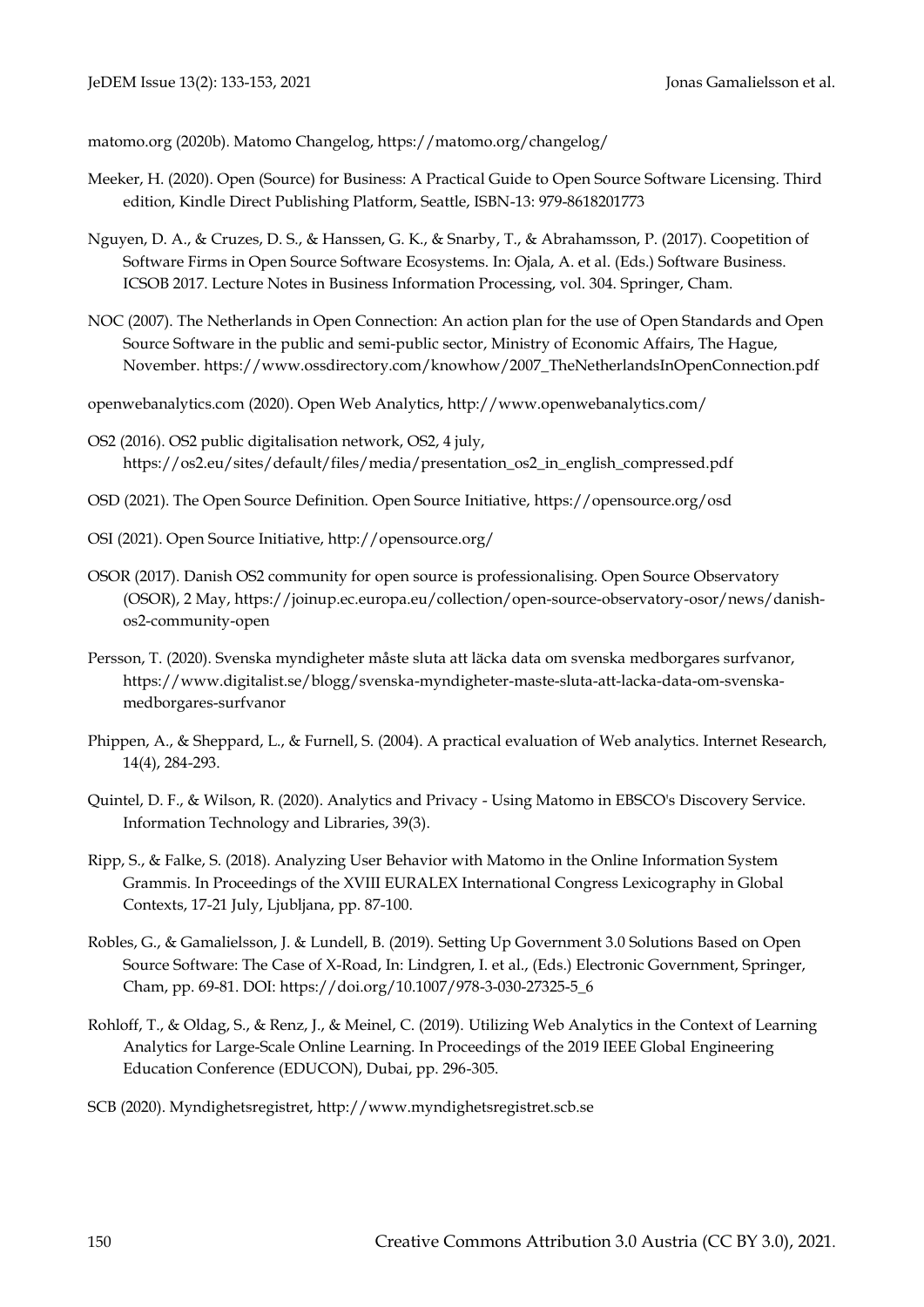- Schaarschmidt, M., & Walsh, G., & von Kortzfleisch, H. (2015). How do firms influence open source software communities? A framework and empirical analysis of different governance modes. Information and Organization, 25(2), 99–114.
- Schwab, K.. (2019). It's time to ditch Google Analytics, https://www.fastcompany.com/90300072/its-timeto-ditch-google-analytics
- Shaikh, M. (2016). Negotiating open source software adoption in the UK public sector. Government Information Quarterly, 33(1), 115-132. DOI: https://doi.org/10.1016/j.giq.2015.11.001
- Shurson, J. (2020). Data protection and law enforcement access to digital evidence: resolving the reciprocal conflicts between EU and US law. International Journal of Law and Information Technology, 28.
- Skatteverket/Kronofogden (2021a). Beslut: Promemoria om ersättning av Skype i Skatteverkets och Kronofogdens verksamhet, Memorandum regarding the replacement of Skype in the Swedish Tax Agency's and Swedish Enforcement Authority's operations, Decision, 3 May, The Swedish Tax Agency, Dnr. 8-958696, The Swedish Enforcement Authority, Dnr. KFM 10419–2021.
- Skatteverket/Kronofogden (2021b). Decision: Memorandum regarding the replacement of Skype in the Swedish Tax Agency's and Swedish Enforcement Authority's operations, 3 May, The Swedish Tax Agency, Reference no.: 8-958696, The Swedish Enforcement Authority, Reference no.: KFM 10419–2021.
- SOU (2021). Säker och kostnadseffektiv it-drift : rättsliga förutsättningar för utkontraktering delbetänkande. Statens offentliga utredningar, SOU 2021:1, January, http://www.sou.gov.se/wpcontent/uploads/2021/01/SOU\_2021\_1\_webb.pdf
- SR (2021). Myndigheter lovar anonymitet men skickar ip-adresser till Google, Sveriges Radio, 25 February, https://sverigesradio.se/artikel/myndigheter-lovar-anonymitet-men-skickar-ip-adresser-till-google
- SVT (2021a). Myndigheter och kommuner anmäler sig själva. SVT nyheter, 5 March, https://www.svt.se/nyheter/snabbkollen/myndigheter-och-kommuner-anmaler-sig-sjalva
- SVT (2021b). Miljardavtalet i vården kan stoppas patientuppgifter på amerikanskägda servrar. Uppdrag granskning, 26 February, https://www.svt.se/nyheter/granskning/ug/miljardavtalet-i-varden-kanstoppas-patientuppgifter-pa-amerikanskagda-servrar
- Tamburri, D. A., & Palomba, F., & Serebrenik, A., & Zaidman, A. (2019). Discovering community patterns in open-source: a systematic approach and its evaluation. Empirical Software Engineering, 24(3), 1369– 1417.
- Teixeira, J., & Robles, G., & González-Barahona, J. M. (2015). Lessons learned from applying social network analysis on an industrial Free/Libre/Open Source Software ecosystem. Journal of Internet Services and Applications, 6(14), 1-37.
- USC (2018). S.2383 CLOUD Act, United States Congress, 6 February, https://www.congress.gov/bill/115th-congress/senate-bill/2383/text
- w3techs.com (2021). Usage statistics and market share of Matomo for websites, https://w3techs.com/technologies/details/ta-matomo
- Wagner, J. (2018). The transfer of personal data to third countries under the GDPR: when does a recipient country provide an adequate level of protection?. International Data Privacy Law, 8.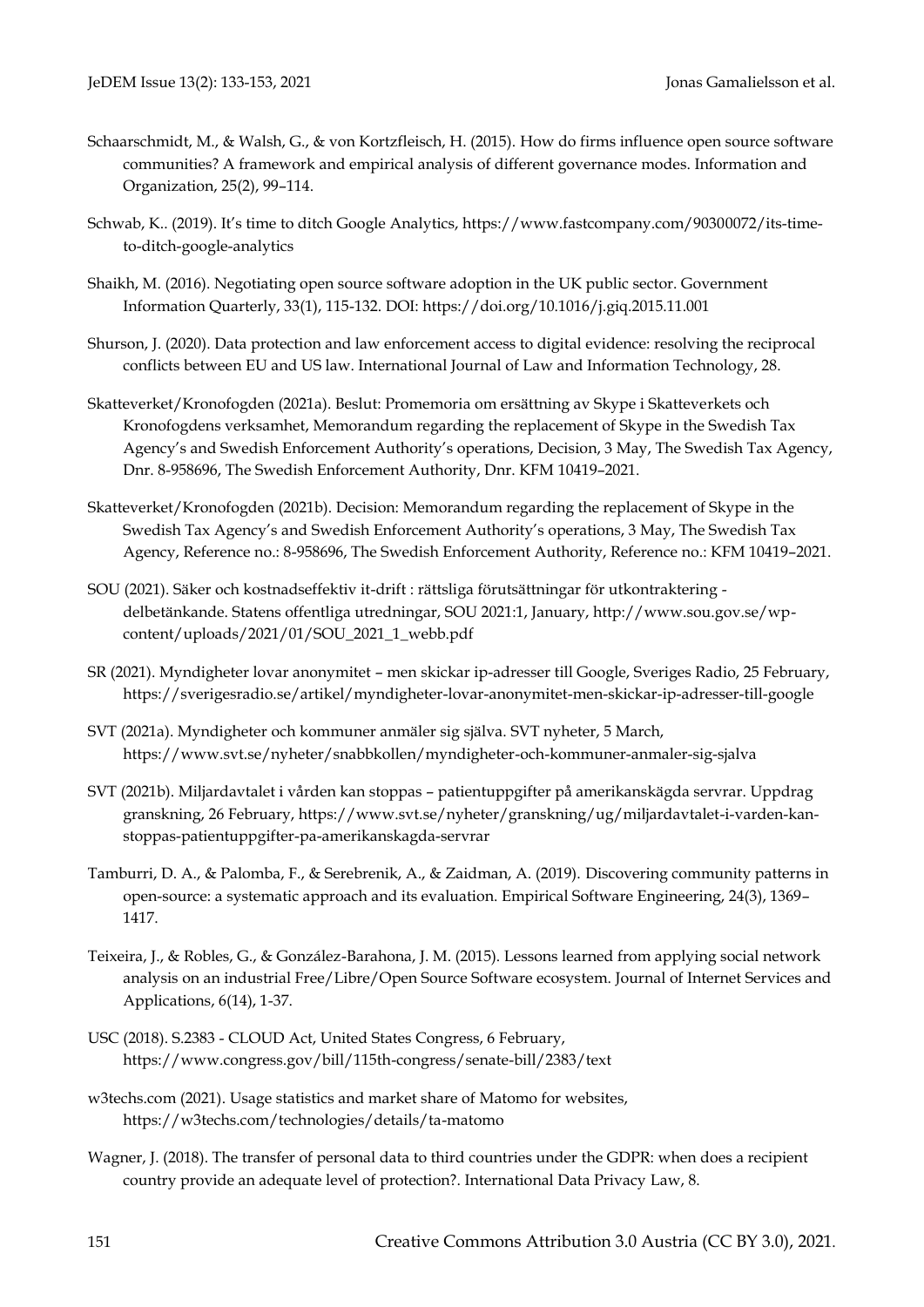- West, J., & O'Mahony, S. (2008). The role of participation architecture in growing sponsored open source communities. Industry and Innovation, 15(2), 145–168.
- Zhou, M., & Mockus, A., & Ma, X., & Zhang, L., & Mei, H. (2016). Inflow and Retention in OSS Communities with Commercial Involvement: A Case Study of Three Hybrid Projects. ACM Transactions on Software Engineering and Methodology, 25(2), Article 13.

## **About the Authors**

### *Jonas Gamalielsson*

Jonas Gamalielsson is a researcher and senior lecturer at the University of Skövde, Skövde, Sweden, where he is a member of the Software Systems Research Group. His research interests include open source software and open standards for addressing challenges related to lock-in, interoperability, and longevity of systems. Gamalielsson received his Ph.D. from Heriot Watt University in 2009.

### *Björn Lundell*

Björn Lundell is a professor at the University of Skövde, Skövde, Sweden, where he leads the Software Systems Research Group. His research interests include fundamental sociotechnical challenges concerning software systems, focusing on different aspects of lock-in, interoperability, and longevity of systems. Lundell received his Ph.D. from the University of Exeter in 2001.

### *Simon Butler*

Simon Butler is a researcher in the Software Systems Research Group, University of Skövde, Skövde, Sweden. His research interests include software engineering, open source software, program comprehension, software development tools and practices, and software maintenance. Butler received his Ph.D. in computing from the Open University in 2016.

## *Christoffer Brax*

Christoffer Brax is a consultant at Combitech AB, Skövde, Sweden, working in systems engineering, requirements management, systems design and architecture, and IT security. Brax received his Ph.D. from Örebro University in 2011.

## *Tomas Persson*

Tomas Persson has a long background in the IT and Web industry and started around 1995. Tomas is part of Digitalist's thought leadership and a frequent speaker at Digitalist's events. In 2005 Tomas started to use Drupal and joined the Drupal community in 2008. Tomas was among the first in Sweden to sell Open Source web solutions to larger companies and has been an ambassador for Drupal in particular since then. Tomas has been a speaker at Webbdagarna, several DrupalCamps and DrupalCons.

#### *Anders Mattsson*

Anders Mattsson is the lead architect for Internet of Things systems at Husqvarna, Huskvarna, Sweden. His research interests include strengthening software engineering practices in organizations, software architecture, and model-driven development of embedded real-time systems. Mattsson received his Ph.D. in software engineering from the University of Limerick in 2012.

#### *Tomas Gustavsson*

Tomas Gustavsson is a cofounder and the chief technology officer of PrimeKey Solutions, Solna, Sweden. Gustavsson received his M.Sc. in electrical and computer engineering from KTH Royal Institute of Technology